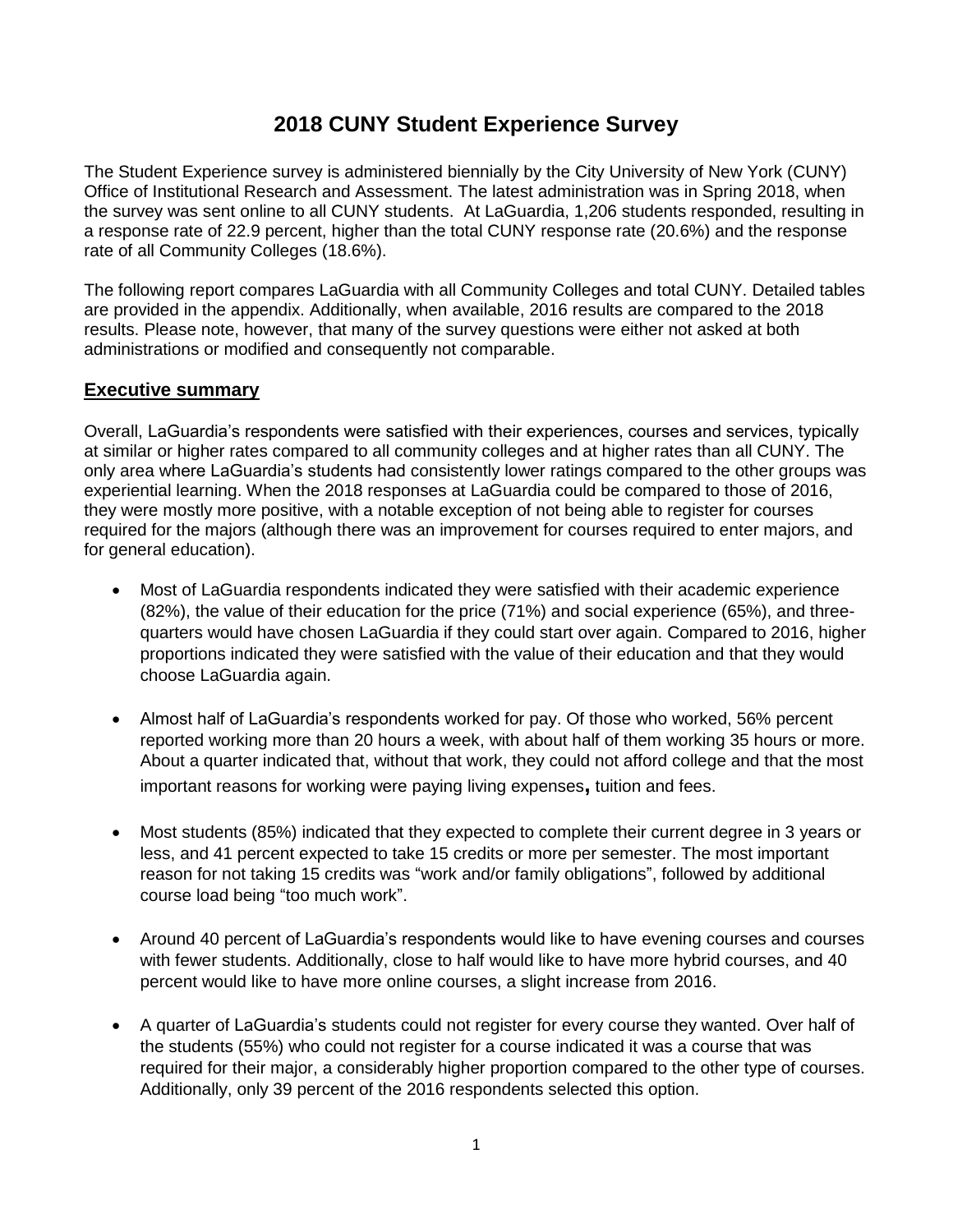- The vast majority of LaGuardia respondents (71%) did not participate in any experiential learning opportunities, with more than half indicating they did not have time to participate. Most of those who participated, had internships (paid or unpaid), research or field study and campusbased work.
- Over 70 percent of LaGuardia students agreed that they were provided adequate information for when choosing a major and that their degree requirements were clearly communicated, both at higher rates than all community colleges and especially all CUNY, and a notable improvement compared to 2016. However, only 62 percent indicated LaGuardia encouraged their participation in experiential learning opportunities compared to 68 percent at all community colleges.
- Over half of LaGuardia students reported they spent more than 10 hours a week taking classes and a quarter reported they spent more than 10 hours a week studying. Over half reported they did not spend any time participating in on-campus activities, while three-quarters spent some time providing care for other people - with 18 percent doing so for 35 hours a week or more.
- At least 80 percent of LaGuardia respondents were satisfied with their services, but only about half agreed that the services had adequate resources, especially career services and advisement by non-faculty. Most students were also satisfied with their classrooms, athletic facilities and cafeteria, but fewer were satisfied with the restrooms cleanliness (57%).

# **Detailed Findings**

# **Childcare**, **Food and Housing Insecurities**

Comparable proportions at LaGuardia and other community colleges reported having dependent children (17%). However, slightly higher proportions at LaGuardia reported having children under 5 (+7%) and using the on-campus daycare (+9%). Finally, while the proportions of respondents who were satisfied or very satisfied with daycare were similar, fewer LaGuardia respondents were very satisfied.

|                                 | <b>LaGuardia</b> | <b>All Community</b><br><b>Colleges</b> | <b>Total CUNY</b> |
|---------------------------------|------------------|-----------------------------------------|-------------------|
| Financially support children    | 17%              | 17%                                     | 13%               |
| If have Children, % under 5     | 65%              | 58%                                     | 52%               |
| For those with children under 5 |                  |                                         |                   |
| Use on-campus daycare           | <b>20%</b>       | 11%                                     | 9%                |
| If use daycare:                 |                  |                                         |                   |
| <b>Very Satisfied</b>           | 64%              | 74%                                     | 66%               |
| Satisfied                       | 33%              | 22%                                     | 28%               |

Comparable proportion of respondents at LaGuardia and the CUNY groups reported that, in previous years, they usually or always worried about having enough food (9% - 11%). However, only about a third of the LaGuardia and community college respondents and a quarter of all CUNY respondents indicated that their college had a food pantry, about 10 percent said there was none, and the rest were not sure. Additionally, a third indicated they used the food pantry and about half indicated they would use it. Finally, about a third of LaGuardia and community college respondents and a quarter of CUNY respondents reported they usually or always worried about not having money to pay for housing costs.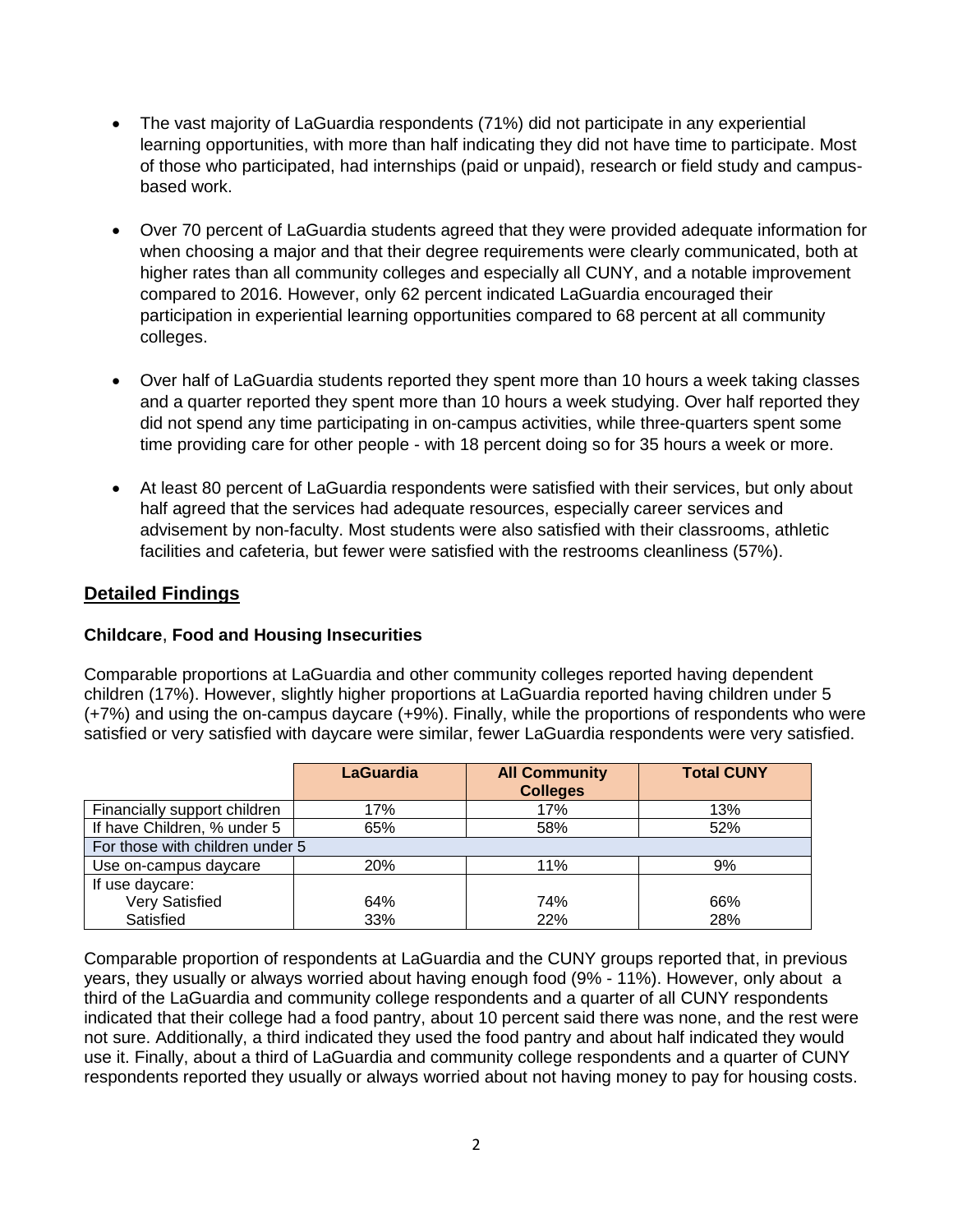|                                                                                  | LaGuardia | <b>All Community</b><br><b>Colleges</b> | <b>Total CUNY</b> |
|----------------------------------------------------------------------------------|-----------|-----------------------------------------|-------------------|
| In the past year, usually or always<br>worries about having enough food          | 10%       | 11%                                     | 9%                |
| Aware of food pantry on campus                                                   | 33%       | 31%                                     | 25%               |
| If yes: Used pantry                                                              | 37%       | 39%                                     | 39%               |
| Will use pantry                                                                  | 50%       | 48%                                     | 43%               |
| In the past year, usually or always<br>worries about money to pay for<br>housing | 33%       | 30%                                     | <b>25%</b>        |
| Currently has adequate place to sleep                                            | 94%       | 95%                                     | 95%               |

### **Work details**

Close to half of respondents at LaGuardia, community colleges and CUNY reported having paying jobs, with more than a quarter working 35 or more hours a week. The most important reason for working for pay - selected by close to 80 percent of all respondents - was living expenses, followed by tuition and fees. About a third also selected as reasons gaining experience and paying for social activities. Over 40 percent indicated that they could afford continuing going to college even without a job, compared to about 24 percent who could not – slightly higher proportion of LaGuardia respondents indicated that they need a paying job to afford college.

|                                      | <b>LaGuardia</b> | <b>All Community</b><br><b>Colleges</b> | <b>Total CUNY</b> |
|--------------------------------------|------------------|-----------------------------------------|-------------------|
| Work for pay                         | 47%              | 48%                                     | 44%               |
| Hours of work:                       |                  |                                         |                   |
| 1-10 hours                           | 14%              | 16%                                     | 17%               |
| 11-20 hours                          | 29%              | 29%                                     | 31%               |
| $21-24$ hours                        | 29%              | 27%                                     | 26%               |
| $35+$ hours                          | 27%              | 29%                                     | 27%               |
| Reasons for working for pay:         |                  |                                         |                   |
| Pay for: Tuition/fees                | 51%              | 44%                                     | 48%               |
| Living expenses                      | 79%              | 78%                                     | 76%               |
| Social activities                    | 26%              | 26%                                     | 35%               |
| Gain experience                      | 28%              | 30%                                     | 35%               |
| Without a job may not afford college |                  |                                         |                   |
| Definitely not true/not true         | 41%              | 46%                                     | 48%               |
| True/definitely true                 | 24%              | 21%                                     | 20%               |

Finally, more respondents at LaGuardia and all community colleges reported that working had positive effects on their academic performance than those who felt it had negative impacts.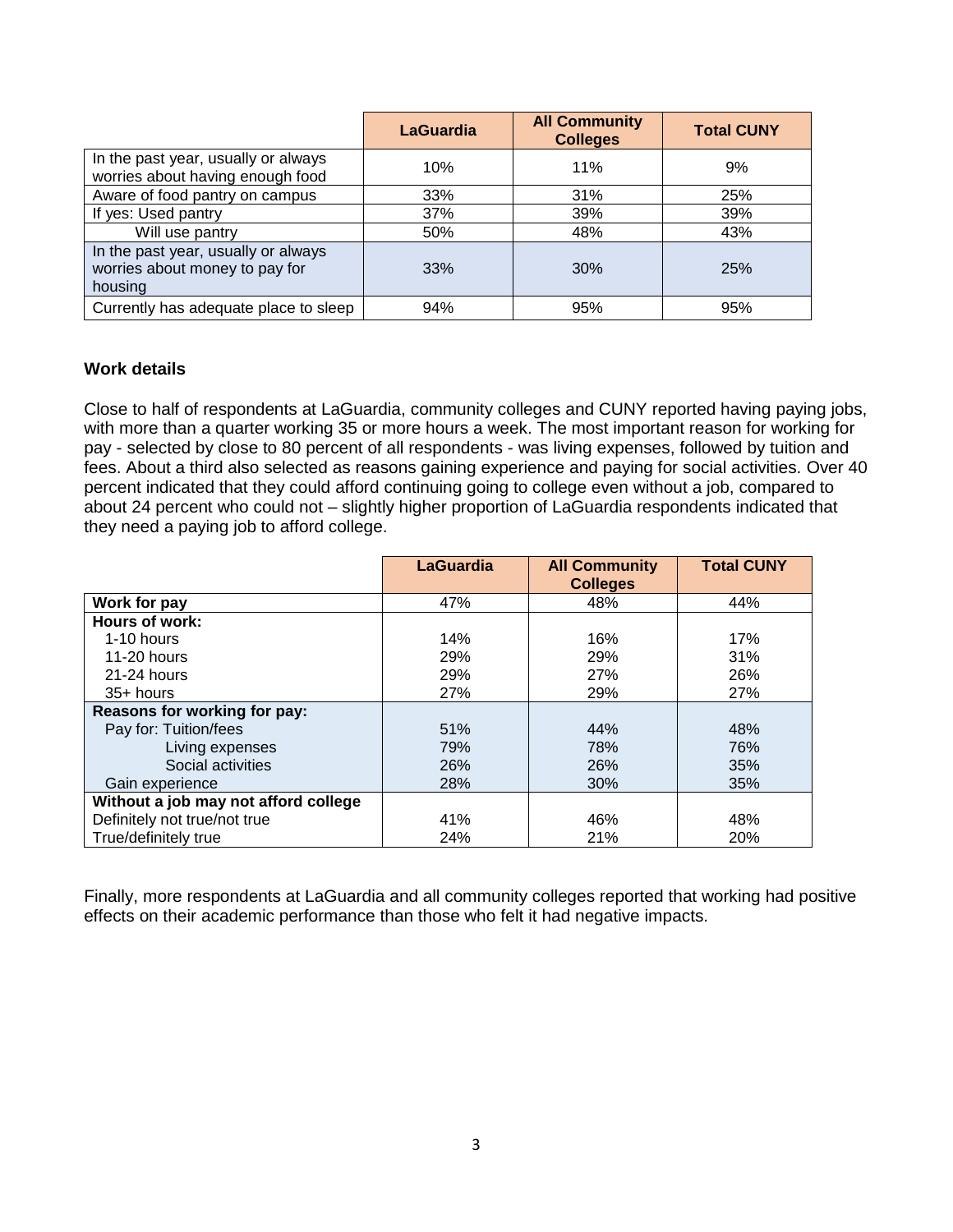

### **Momentum**

Similar proportions of LaGuardia and community college respondents (about 60%) expected it would take them 2 years in total to complete their degree, and 24 percent excepted it would take them three years. Additionally, more LaGuardia respondents compared to all Community Colleges (+5%) were planning on taking at least 15 credits. The most important reasons for not taking at least 15 credits were "work and /or family obligations" and additional courses being "too much work".

|                                       | <b>LaGuardia</b> | <b>All Community</b><br><b>Colleges</b> | <b>Total CUNY</b> |
|---------------------------------------|------------------|-----------------------------------------|-------------------|
| Number of years to complete degree    |                  |                                         |                   |
| 2                                     | 61%              | 59%                                     | 42%               |
| 3                                     | 24%              | 27%                                     | 17%               |
| $4+$                                  | 15%              | 17%                                     | 40%               |
| Credits plan to take per semester     |                  |                                         |                   |
| Fewer than 12                         | 18%              | 21%                                     | 18%               |
| $12 - 14$                             | 41%              | 44%                                     | 41%               |
| 15 or more                            | 41%              | 36%                                     | 41%               |
| Why not 15 credits                    |                  |                                         |                   |
| Course needed not offered             | 9%               | 8%                                      | 10%               |
| Course not offered when could take it | 15%              | 11%                                     | 14%               |
| Not enough space in needed course     | 7%               | 9%                                      | 12%               |
| Additional course too much work       | 30%              | 33%                                     | 37%               |
| Could not afford additional course    | 21%              | 16%                                     | 16%               |
| Work and/or family obligations        | 42%              | 43%                                     | 41%               |

### **Course offerings and availability**

Around 40 percent of all respondents would like their college to offer classes with fewer students, fully online courses and evening courses, and close to a half would like to see more hybrid courses. Responses were similar for all groups with the exception of "more online courses", which was selected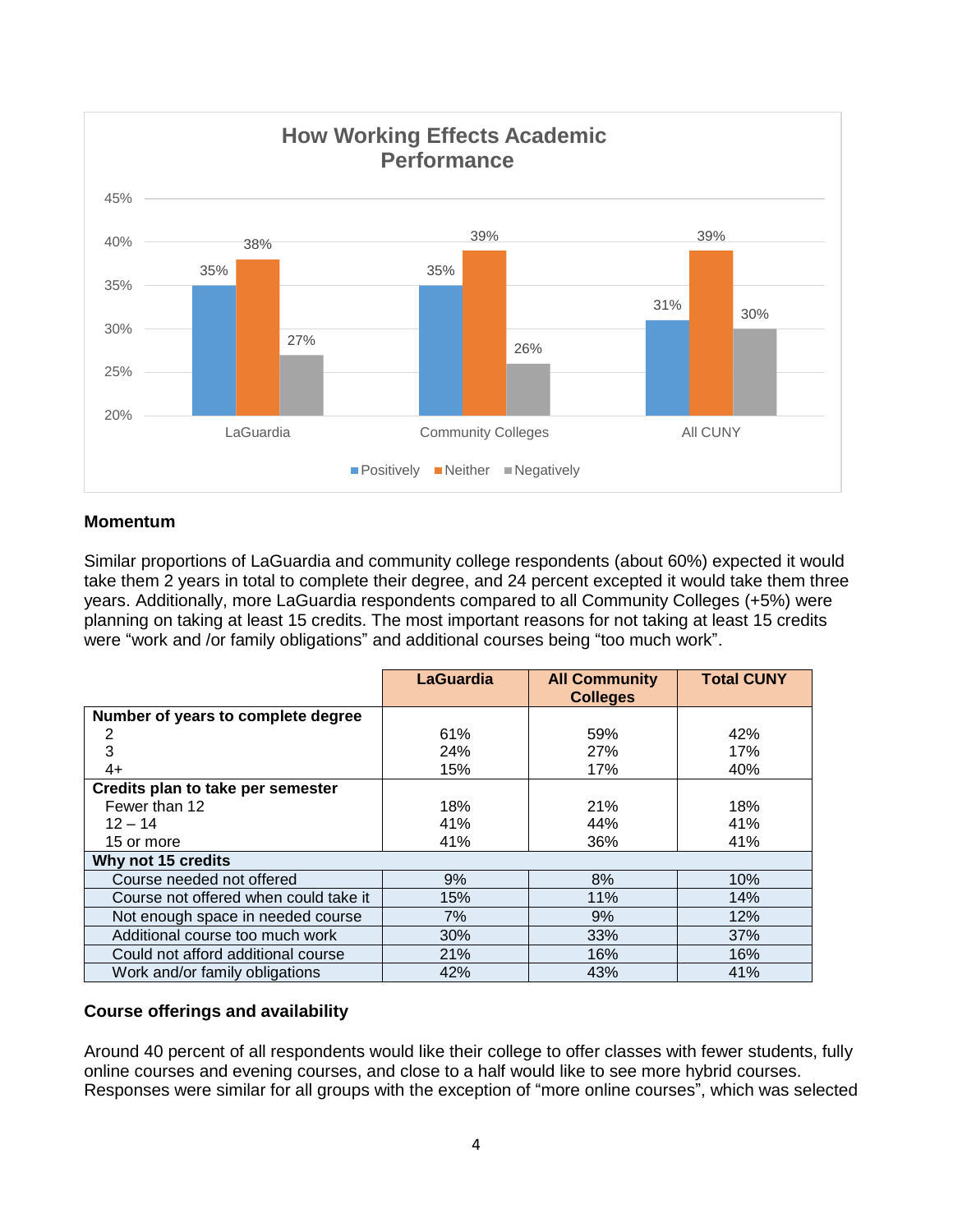by 47 percent of all CUNY respondents compared to 40 percent of LaGuardia and the community college respondents.

 $\triangleright$  Compared to 2016, LaGuardia students would like to have more online courses (+6%) and hybrid courses (+4%).

A quarter of LaGuardia students indicated they were not able to register for every course they wanted to take, a similar proportion to all community colleges and 7 percentage points lower than total CUNY. The most important reason for not being able to register was that the course was offered but no seats were available, which was selected by similar proportions of LaGuardia and all community college respondents but by notably higher proportions of total CUNY respondents. The second most important reason was that the seats were available, but not at a time they could take them.

 $\triangleright$  Compared to 2016, fewer 2018 respondents indicated that the course was not offered that semester (-8%) or that they could not get permission (-5%).

More than half of all respondents reported that the course they could not register for was required for their major, while less than 20 percent selected other types of courses.

- Compared to 2016, 16 percent **more** of the 2018 respondents indicated that the course was required for their majors (39% in 2016 vs. 55% in 2018).
- $\triangleright$  In contrast, lower proportions of the 2018 respondent indicated that it was a course that was required to enter their major (-10%) or was a General Education course (-9%).

|                                                                             | <b>LaGuardia</b> | <b>All Community</b><br><b>Colleges</b> | <b>Total CUNY</b> |  |
|-----------------------------------------------------------------------------|------------------|-----------------------------------------|-------------------|--|
| Course offering - would like my college to offer (Agree or strongly agree): |                  |                                         |                   |  |
| Classes with fewer students                                                 | 38%              | 36%                                     | 39%               |  |
| More: fully online courses                                                  | 40%              | 40%                                     | 47%               |  |
| hybrid courses                                                              | 47%              | 47%                                     | 50%               |  |
| evening courses                                                             | 42%              | 42%                                     | 42%               |  |
| weekend courses                                                             | 37%              | 37%                                     | 36%               |  |
| Was able to register for every course                                       | 76%              | 78%                                     | 69%               |  |
| Reason for not being able to register for one course (only one)             |                  |                                         |                   |  |
| Course not offered                                                          | 11%              | 10%                                     | 11%               |  |
| Course offered but no seats                                                 | 35%              | 38%                                     | 47%               |  |
| Seat available, but not when could<br>take the class                        | 20%              | 18%                                     | 16%               |  |
| Seat available, but not when wanted<br>to take the class                    | 7%               | 6%                                      | 5%                |  |
| Could not get necessary permission                                          | 15%              | 14%                                     | 11%               |  |
| Type of courses that could not register for                                 |                  |                                         |                   |  |
| <b>General Education</b>                                                    | 14%              | 16%                                     | 20%               |  |
| Course required to enter major                                              | 19%              | 22%                                     | 21%               |  |
| Course required for major                                                   | 55%              | 50%                                     | 54%               |  |
| Course required to graduate                                                 | 19%              | 24%                                     | 21%               |  |
| An elective course                                                          | 19%              | 16%                                     | 18%               |  |
| Took a course using ePermit                                                 | 3%               | 4%                                      | 7%                |  |
| The registration process was:                                               |                  |                                         |                   |  |
| Simple and straight-forward                                                 | 70%              | 76%                                     | 67%               |  |
| Not simple and straight forward                                             | 30%              | 24%                                     | 33%               |  |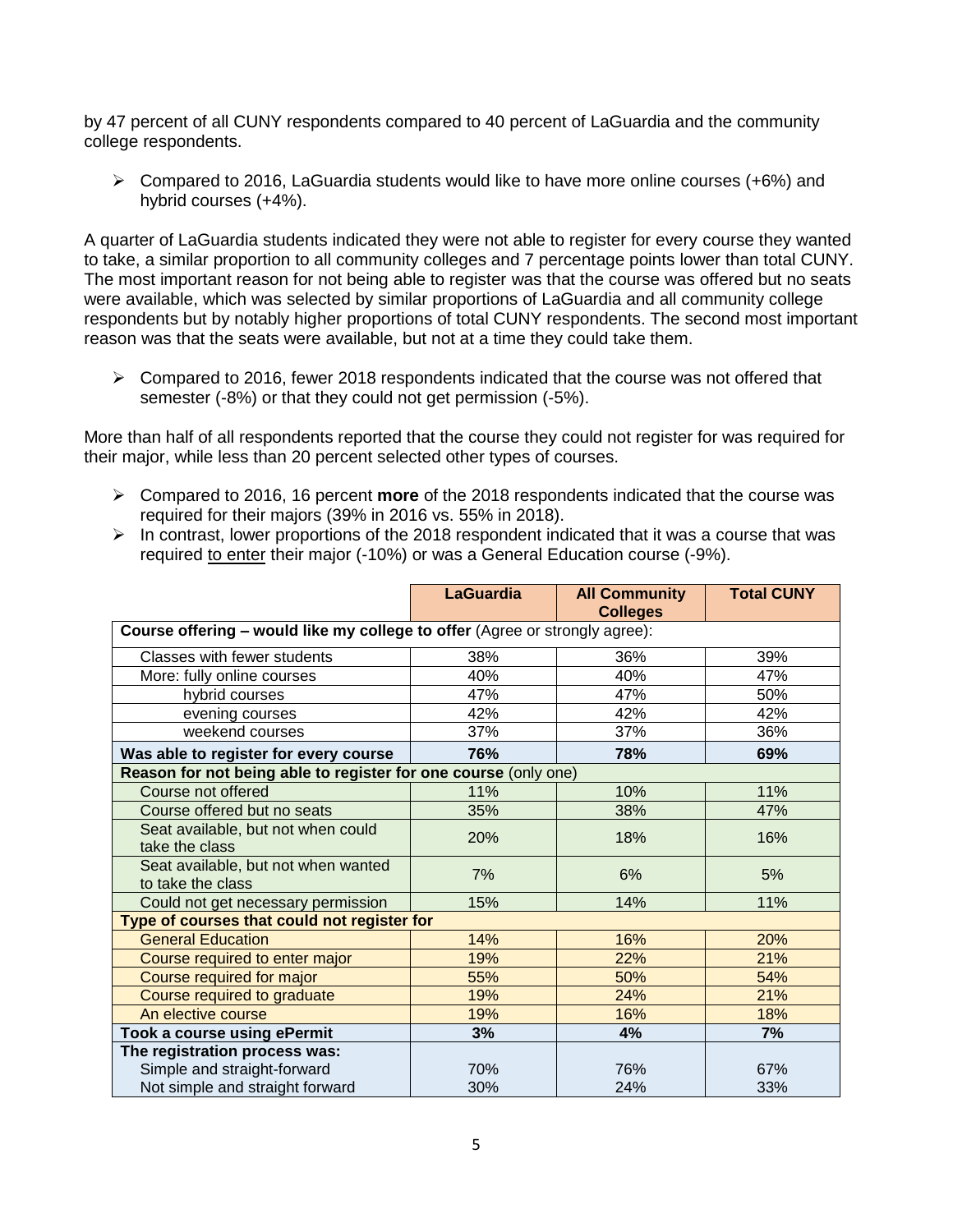## **Experiential Learning Opportunities**

Similar to all community colleges respondents, over 70 percent of LaGuardia respondents did not participate in any experiential learning activities. The highest proportion of LaGuardia student participated in clinical and campus-based activities (10% each), paid internships (8%), unpaid internships (6%) and service learning (6%). More than half of the non-participants indicated they had no time to participate followed by not receiving information about these opportunities.

|                                                           | <b>LaGuardia</b> | <b>All Community</b><br><b>Colleges</b> | <b>Total CUNY</b> |
|-----------------------------------------------------------|------------------|-----------------------------------------|-------------------|
| Have you participated in the following activities         |                  |                                         |                   |
| Paid internships                                          | 8%               | 6%                                      | 10%               |
| Unpaid internships                                        | 6%               | 6%                                      | 11%               |
| Cooperative education                                     | 2%               | 2%                                      | $1\%$             |
| Service learning/community service                        | 6%               | 7%                                      | 10%               |
| Clinical preparation/practicum                            | 3%               | 3%                                      | 3%                |
| Research/field study                                      | 10%              | 8%                                      | 12%               |
| Campus or university-based work<br>and/or leadership      | 10%              | 8%                                      | 12%               |
| Civic engagement                                          | 4%               | 4%                                      | 4%                |
| Study abroad                                              | 2%               | 2%                                      | 3%                |
| Not participated in any                                   | 71%              | 72%                                     | 61%               |
| Did not Participate because:                              |                  |                                         |                   |
| Did not receive information about<br>opportunities        | $41\%$ qs        | 38%                                     | 34%               |
| Was not interested in any of the<br>opportunities offered | 12%              | s13%                                    | 15%               |
| Did not have time to participate                          | 55%              | 58%                                     | 61%               |

### **Transfers**

A larger proportion of LaGuardia students were transfers compared to all community colleges (+7%), with about half at both groups transferring from CUNY senior and community colleges. The reasons for transfers were similar for LaGuardia and all community college respondents, with the most important that the college is conveniently located either to work or home.

|                                                 | <b>LaGuardia</b> | <b>All Community</b><br><b>Colleges</b> | <b>Total CUNY</b> |
|-------------------------------------------------|------------------|-----------------------------------------|-------------------|
| Ever attended another college                   |                  |                                         |                   |
| Yes                                             | 39%              | 32%                                     | 46%               |
| For transfers, earned a degree?                 | 19%              | 19%                                     | 49%               |
| Type of college transferred from :              |                  |                                         |                   |
| A CUNY community college                        | 27%              | 25%                                     | 46%               |
| A CUNY senior college                           | 23%              | 24%                                     | 18%               |
| A non-CUNY community college                    | 20%              | 23%                                     | 15%               |
| A non-CUNY senior college                       | 30%              | 28%                                     | 21%               |
| Main reason for transferring to current college |                  |                                         |                   |
| Degree/major not offered in previous college    | 18%              | 17%                                     | 35%               |
| Better academic reputation                      | 9%               | 10%                                     | 17%               |
| Easier to get into courses                      | 4%               | 3%                                      | 2%                |
| More conveniently-located                       | 26%              | 26%                                     | 16%               |
| More Affordable                                 | 17%              | 17%                                     | 10%               |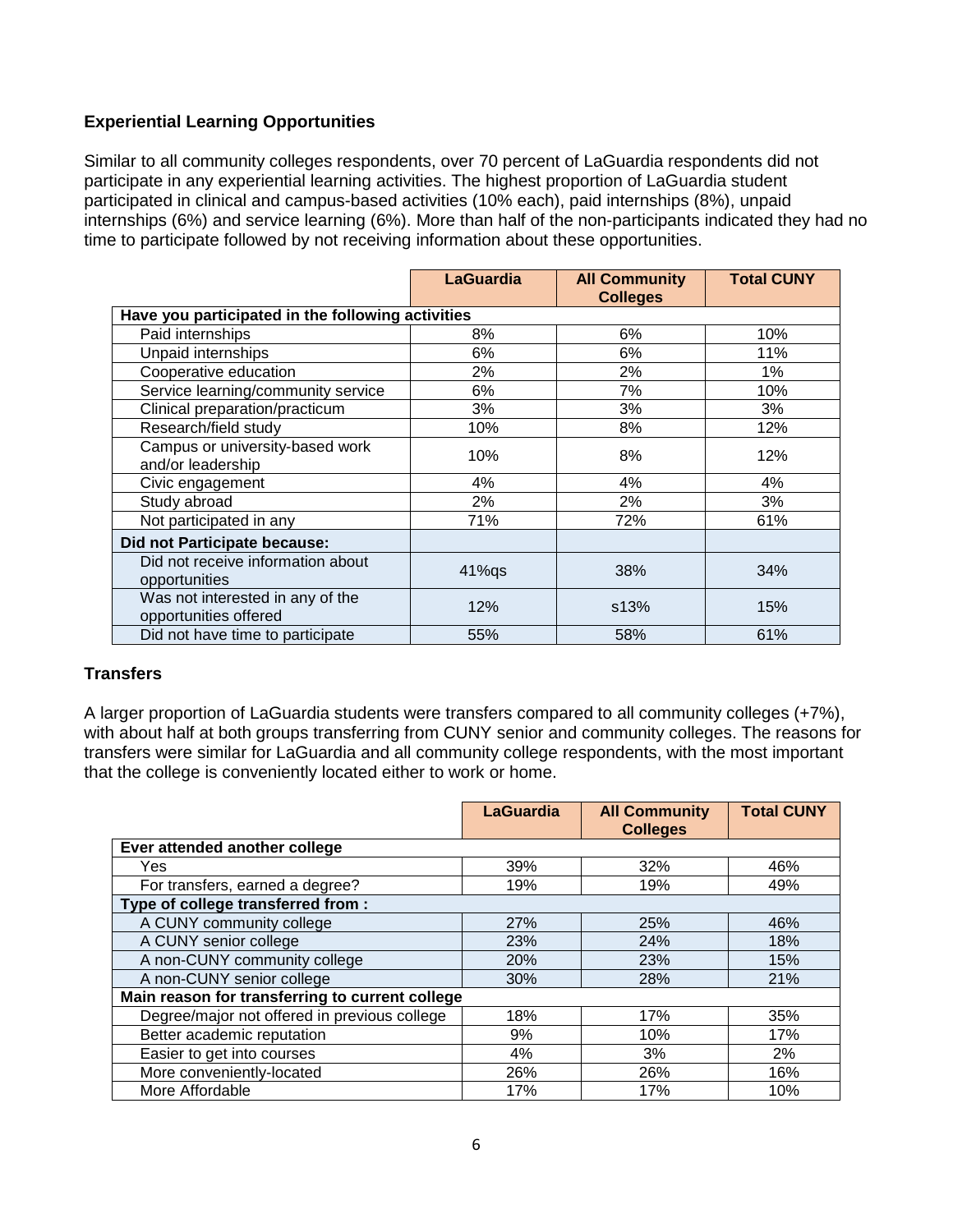## **Satisfaction with College**

Over 80 percent of LaGuardia respondents were satisfied with their academic experience, over 70 percent were satisfied with the value of their education for the price they were paying, and two-thirds were satisfied with this social experience – a higher proportion compared to the other respondents, especially total CUNY. Similarly, three-quarters of LaGuardia students would attend the same college if they could start over again, a higher proportion than their CUNY peers.

 Compared to 2016, **higher** proportions of the 2018 respondents were satisfied with the value of their education (+10%) and indicated that if they could start over they would choose LaGuardia again (+5%).

|                                                                   | <b>LaGuardia</b> | <b>All Community</b><br><b>Colleges</b> | <b>Total CUNY</b> |  |
|-------------------------------------------------------------------|------------------|-----------------------------------------|-------------------|--|
| <b>Overall satisfaction with (satisfied &amp; very satisfied)</b> |                  |                                         |                   |  |
| Academic Experience                                               | 82%              | 80%                                     | 74%               |  |
| Social Experience                                                 | 65%              | 63%                                     | 55%               |  |
| Value of education for the price                                  | 71%              | 69%                                     | 64%               |  |
| If could start over, would choose to attend the current college   |                  |                                         |                   |  |
| Definitely yes & probably yes                                     | 75%              | 73%                                     | 66%               |  |

Larger proportions of LaGuardia respondents indicated that LaGuardia provided adequate information about choosing their major, compared to respondents from other community college (+5%) and all CUNY (+11%), clearly communicated their degree requirements (+3% all CC, +9% CUNY), and provided adequate information for choosing a career (+2% all CC, +11% CUNY). However, fewer LaGuardia students agreed that their College encouraged participation in experiential learning (-6% all CC, -3% CUNY).

 $\triangleright$  Compared to 2016, a considerably larger proportion of the 2018 respondents indicated that the College provided adequate information in choosing a major (+12%) and the requirements for their degrees (+9%).

|                                                        | <b>LaGuardia</b> | <b>All Community</b><br><b>Colleges</b> | <b>Total CUNY</b> |
|--------------------------------------------------------|------------------|-----------------------------------------|-------------------|
| The college (Agree or strongly agree):                 |                  |                                         |                   |
| Provided adequate information for<br>choosing major    | 71%              | 66%                                     | 60%               |
| Clearly communicated degree<br>requirement             | 75%              | 72%                                     | 66%               |
| Encouraged participation in<br>experiential learning   | 62%              | 68%                                     | 65%               |
| Provided adequate information for<br>choosing a career | 61%              | 59%                                     | 50%               |

# **Hours Spent Per Week**

Over half of LaGuardia's respondents spent more than 10 hours per week attending classes or labs (43% 11-20 hours and 11% over 20 hours), and about a quarter spent more than 10 hours studying with additional 35 percent spending 6-10 hours. However, less than half of the students spent any time participating in on-campus activities (student movement, clubs, athletics, events, programs, etc.), and only 3 percent spent more than 10 hours. Additionally, while a quarter of the student did not spend any time caring for other people, 27 percent spent more than 10 hours a week. The time spent on these activities by LaGuardia students was comparable to all community colleges and total CUNY.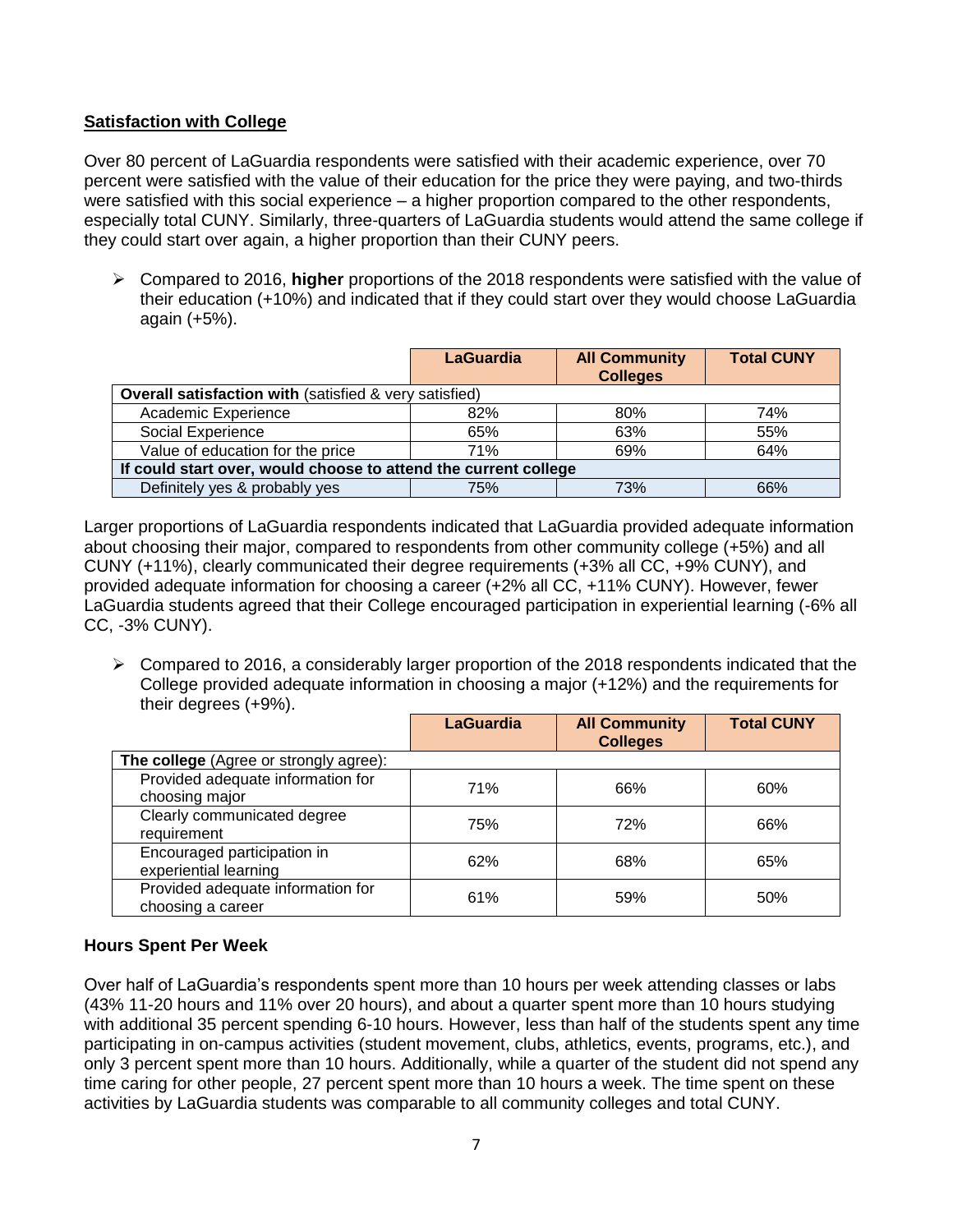

# **Services – Use and Satisfaction**

The service most widely used by all groups was the library, followed by the computer labs - both, especially the computer labs, at higher proportions by LaGuardia students. The services least used by all groups were Career Planning and Services (about a quarter), Health Service (quarter at LaGuardia, and about a fifth at the other groups), and Personal Counseling (less than 20% for all groups). LaGuardia students used faculty advisement at slightly higher proportions compared to non-faculty advisement (67% vs. 63%) and at higher proportions compared to the other groups. The bookstore and tutoring services were used by notably larger proportions of the LaGuardia and community colleges respondents compared to all CUNY.

|                                               | <b>LaGuardia</b>                   | <b>All Community</b><br><b>Colleges</b> | <b>Total CUNY</b> |
|-----------------------------------------------|------------------------------------|-----------------------------------------|-------------------|
|                                               | Services used, by % of respondents |                                         |                   |
| <b>Faculty Advisement</b>                     | 67%                                | 64%                                     | 61%               |
| Academic advisement (non-<br>faculty)         | 63%                                | 66%                                     | 62%               |
| <b>Tutoring Services</b>                      | 52%                                | 51%                                     | 40%               |
| <b>Computer Labs</b>                          | 85%                                | 80%                                     | 76%               |
| Library                                       | 91%                                | 86%                                     | 88%               |
| <b>Bookstore</b>                              | 75%                                | 72%                                     | 58%               |
| <b>Career Planning and Services</b>           | 28%                                | 25%                                     | 23%               |
| <b>Health Services Center</b>                 | 25%                                | 20%                                     | 17%               |
| <b>Personal Counseling</b><br>Services/Center | 15%                                | 19%                                     | 15%               |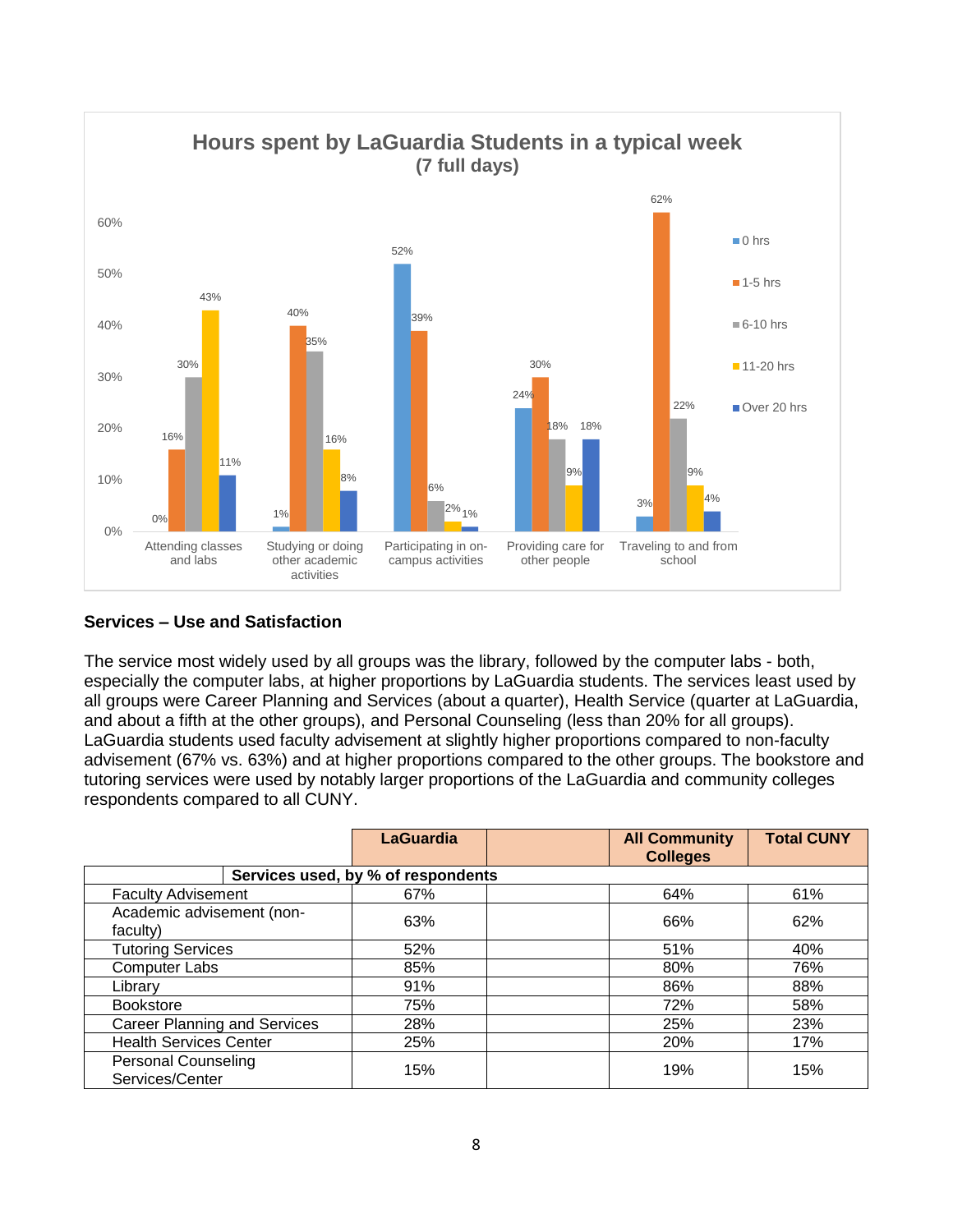At least 80 percent of the LaGuardia respondents indicated that the staff at all services listed were knowledgeable and helpful and at least 75 percent were satisfied with the services they received. However, only about a half agreed that the services had adequate resources, with the highest rated services being the library (61%) and computer labs (58%), and the lowest being Career Services (43%) and academic advisement by non-faculty (45%).



For most services the responses of the LaGuardia students and the other groups were very similar, especially the community colleges. The most notable differences compared to all CUNY were higher satisfaction with the health services  $(+7%)$ , the bookstore  $(+6%)$ , the computer labs  $(+6%)$ , the library (+5%) and non-faculty advisement (+5%). In contrast, fewer LaGuardia students indicated that the Career Planning Services had inadequate resources (-7%).

 Unfortunately, the scales were modified: from "satisfaction" in 2016 to "agreement" in 2018, and therefore making reliable comparisons difficult.

### **Facilities – Use and Satisfaction**

Classrooms and restrooms were the facilities used by almost all respondents, while the athletic facilities were only used by less than a quarter. The cafeteria is was used by 81% percent of the LaGuardia students, considerably higher compared to all community colleges and CUNY.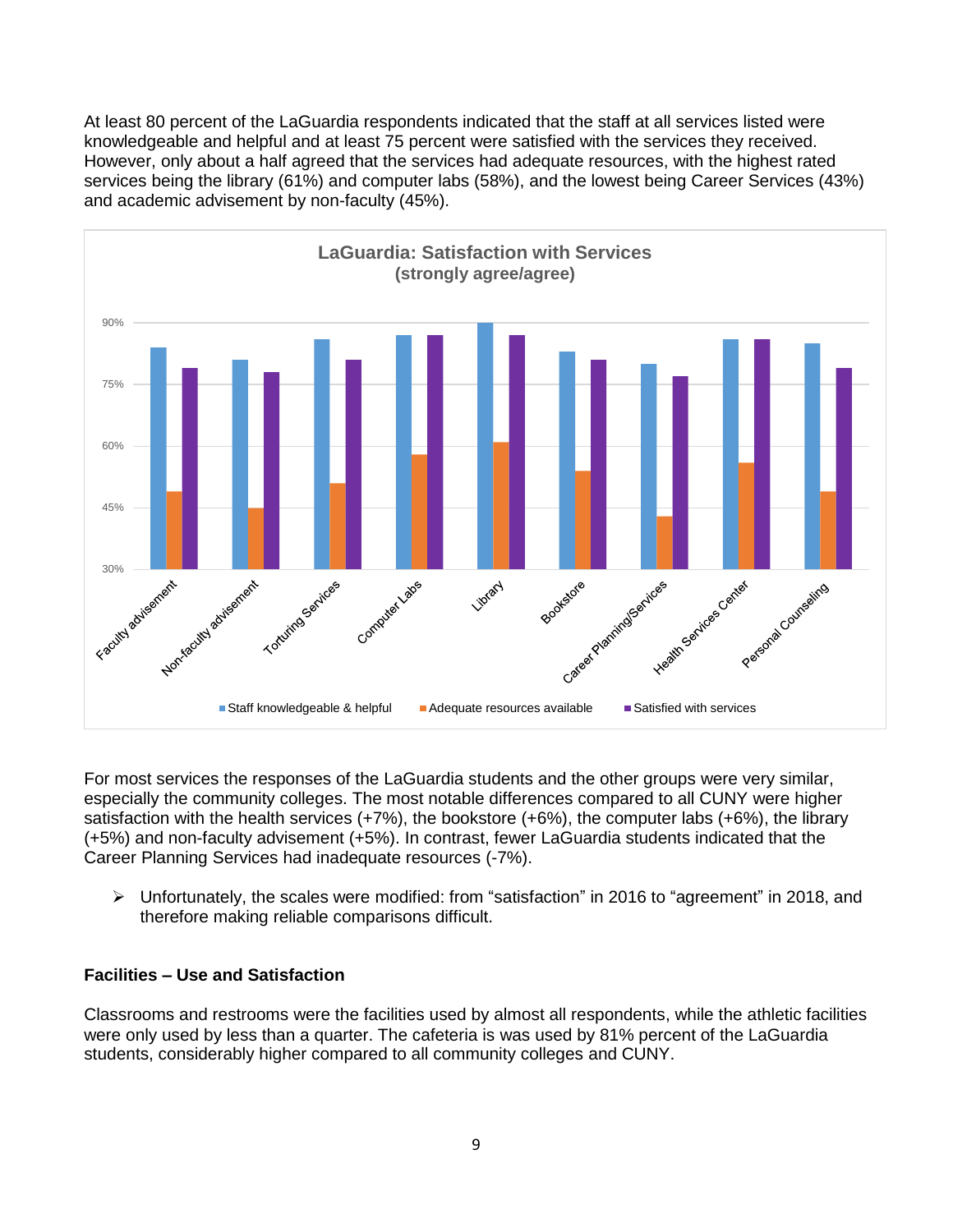|                                     | <b>LaGuardia</b> | <b>All Community</b><br><b>Colleges</b> | <b>Total CUNY</b> |
|-------------------------------------|------------------|-----------------------------------------|-------------------|
| Facilities used by % of respondents |                  |                                         |                   |
| <b>Classrooms</b>                   | 99%              | 98%                                     | 97%               |
| <b>Athletics</b>                    | 21%              | 22%                                     | 24%               |
| Cafeteria                           | 81%              | 73%                                     | 71%               |
| Restrooms                           | 98%              | 98%                                     | 97%               |

LaGuardia's respondents were most satisfied with the classroom and athletic facilities, followed by the cafeteria. They were least satisfied with the restrooms, with close to three-quarters indicating that the space was sufficient, but with only 57 percent reporting that the restrooms were clean and well maintained.

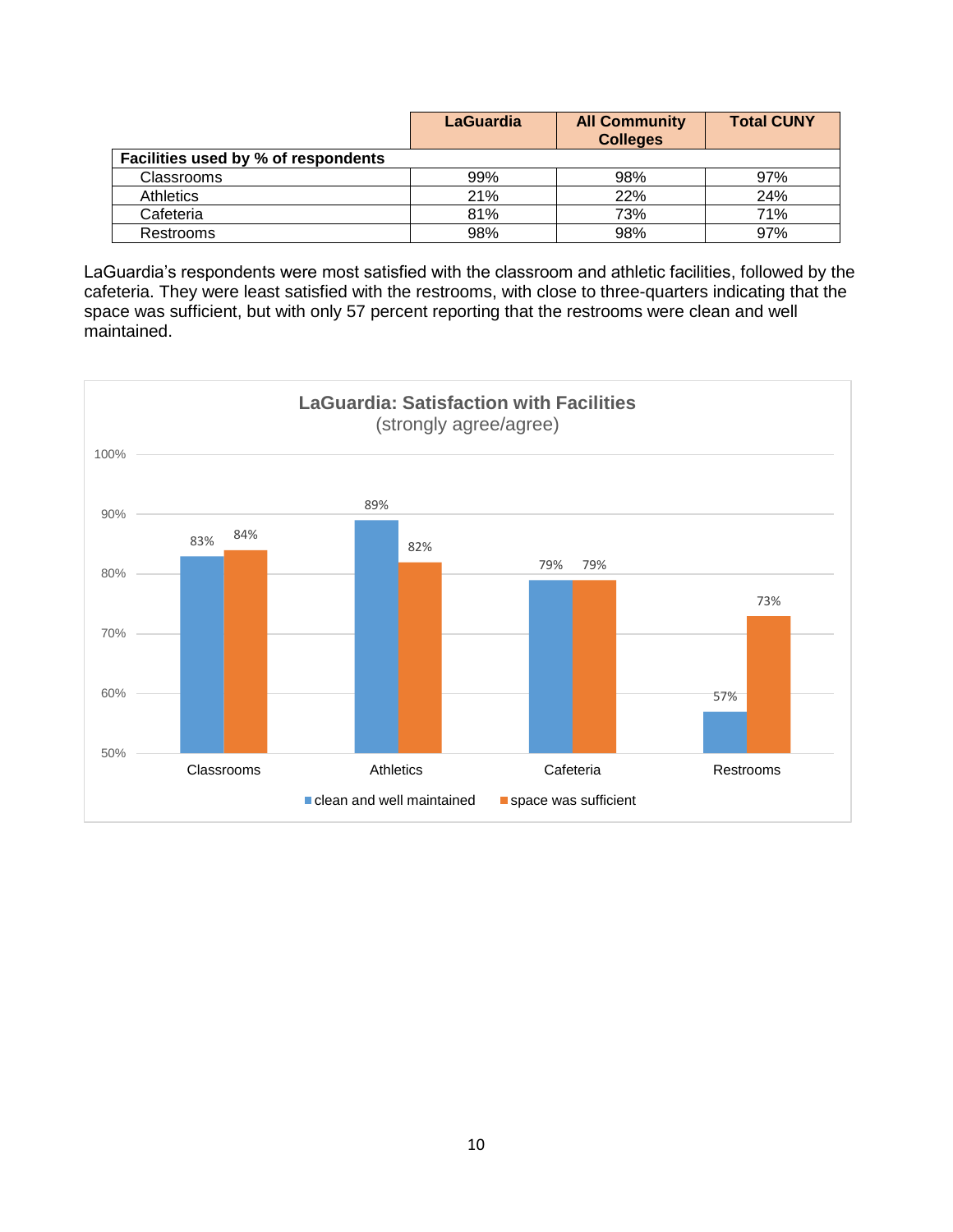# **DETAILED TABLES FOR THE 2018 RESULTS**

### **Household and Childcare**

|                                                                                           | LaGuardia | <b>Community colleges</b> | <b>Total CUNY</b> |
|-------------------------------------------------------------------------------------------|-----------|---------------------------|-------------------|
| <b>Number of respondents</b>                                                              | 1,206     | 6,477                     | 20,956            |
| <b>Response rate</b>                                                                      | 22.9%     | 18.6%                     | 20.8%             |
| <b>Current marital status</b>                                                             |           |                           |                   |
| Single (never married, divorced,                                                          | 86%       | 87%                       | 88%               |
| separated, widowed)                                                                       |           |                           |                   |
| Married/Domestic Partner                                                                  | 14%       | 13%                       | 12%               |
| <b>Family Size</b>                                                                        |           |                           |                   |
| 1                                                                                         | 8%        | 7%                        | 6%                |
| $\overline{2}$                                                                            | 19%       | 17%                       | 16%               |
| 3                                                                                         | 22%       | 22%                       | 22%               |
| 4                                                                                         | 22%       | 24%                       | 26%               |
| $5+$                                                                                      | 29%       | 30%                       | 30%               |
| Do you have children that you are financially supporting?                                 |           |                           |                   |
| Yes                                                                                       | 17%       | 17%                       | 13%               |
| No                                                                                        | 83%       | 83%                       | 87%               |
| Are any children under 5 years old?                                                       |           |                           |                   |
| Yes                                                                                       | 65%       | 58%                       | 52%               |
| No                                                                                        | 35%       | 42%                       | 48%               |
| Do you use on-campus childcare?                                                           |           |                           |                   |
| Yes                                                                                       | 20%       | 11%                       | 9%                |
| <b>No</b>                                                                                 | 80%       | 89%                       | 91%               |
| I am satisfied with the services I received                                               |           |                           |                   |
| Very Satisfied                                                                            | 64%       | 74%                       | 66%               |
| Satisfied                                                                                 | 33%       | 22%                       | 28%               |
| Neither Satisfied Nor Unsatisfied                                                         | 0%        | 3%                        | 2%                |
| Unsatisfied                                                                               | 3%        | 1%                        | 2%                |
| Very Unsatisfied                                                                          | 0%        | 0%                        | 3%                |
|                                                                                           |           |                           |                   |
| Why don't you use on-campus childcare (select all)<br>My college does not offer on-campus |           |                           |                   |
| services.                                                                                 | 3%        | 14%                       | 14%               |
| I do not need childcare services.                                                         | 30%       | 34%                       | 33%               |
| It is too expensive.                                                                      | 14%       | 9%                        | 11%               |
| No space was available at the time<br>needed.                                             | 15%       | 17%                       | 15%               |
| No space was available for my child's<br>age                                              | 22%       | 13%                       | 11%               |
| Location is inconvenient.                                                                 | 26%       | 23%                       | 27%               |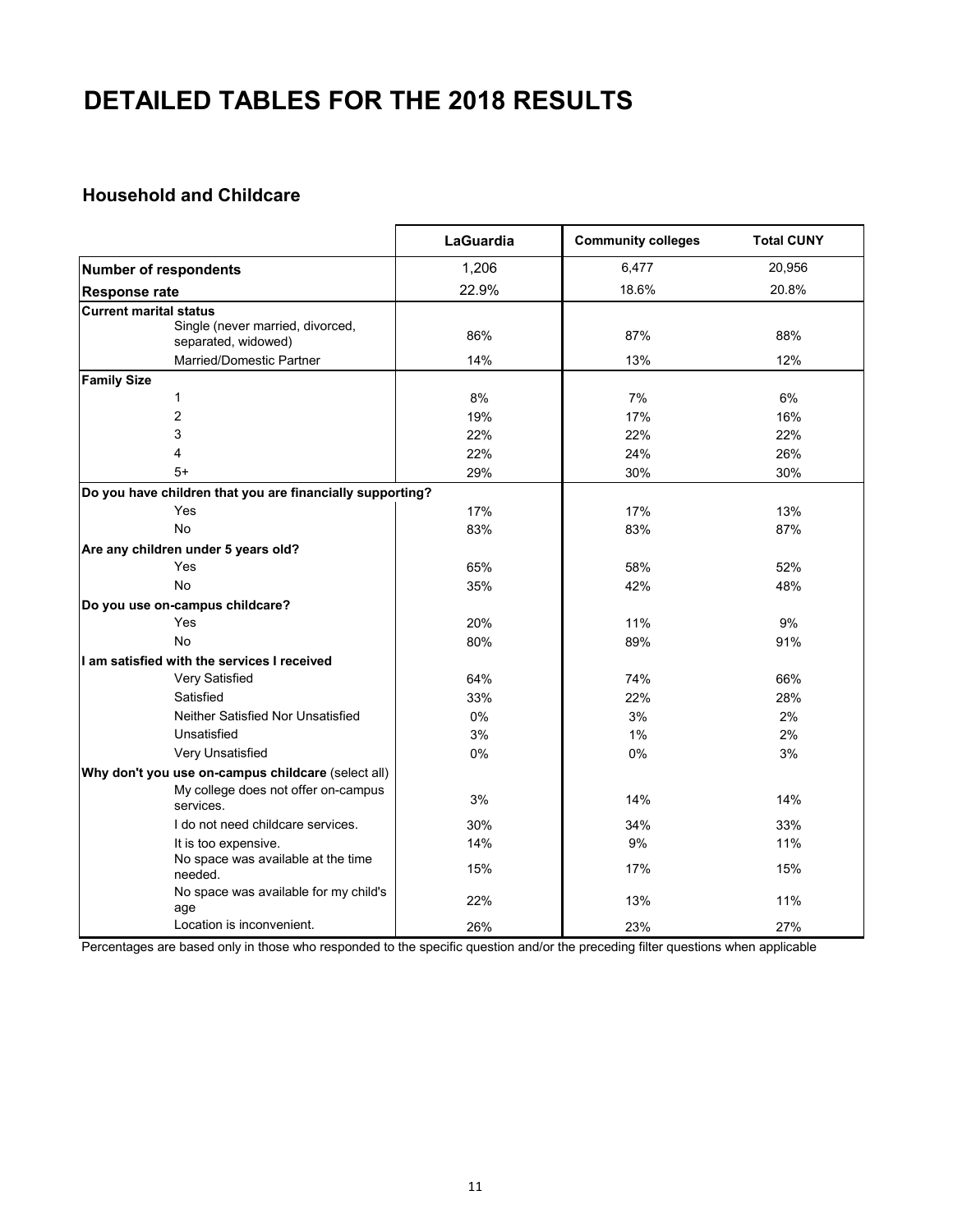# **Food and Housing insecurities**

|                                                                                                                                          | LaGuardia | <b>Community colleges</b> | <b>Total CUNY</b> |
|------------------------------------------------------------------------------------------------------------------------------------------|-----------|---------------------------|-------------------|
| In the past 12 months, how often were you worried about having enough food?                                                              |           |                           |                   |
| Never                                                                                                                                    | 38%       | 41%                       | 45%               |
| Rarely                                                                                                                                   | 24%       | 24%                       | 24%               |
| Sometimes                                                                                                                                | 27%       | 24%                       | 22%               |
| Usually                                                                                                                                  | 6%        | 6%                        | 5%                |
| Always                                                                                                                                   | 4%        | 5%                        | 4%                |
| Is there a food pantry on your campus?                                                                                                   |           |                           |                   |
| Yes                                                                                                                                      | 33%       | 31%                       | 25%               |
| <b>No</b>                                                                                                                                | 11%       | 10%                       | 13%               |
| Not sure                                                                                                                                 | 56%       | 59%                       | 63%               |
| Have you ever used the campus food pantry?                                                                                               |           |                           |                   |
| Yes                                                                                                                                      | 37%       | 39%                       | 39%               |
| No                                                                                                                                       | 63%       | 61%                       | 64%               |
| Would you use the food pantry if your college had<br>one?                                                                                |           |                           |                   |
| Yes                                                                                                                                      | 50%       | 48%                       | 43%               |
| No                                                                                                                                       | 16%       | 18%                       | 23%               |
| Not sure                                                                                                                                 | 34%       | 34%                       | 34%               |
| In the past 12 months, how often were you worried about having enough money to pay your housing costs, such as your rent<br>or mortgage? |           |                           |                   |
| Never                                                                                                                                    | 19%       | 23%                       | 28%               |
| Rarely                                                                                                                                   | 15%       | 15%                       | 17%               |
| Sometimes                                                                                                                                | 33%       | 31%                       | 29%               |
| Usually                                                                                                                                  | 15%       | 14%                       | 12%               |
| Always                                                                                                                                   | 18%       | 16%                       | 13%               |
| Do you currently have a regular and adequate place to sleep?                                                                             |           |                           |                   |
| Yes                                                                                                                                      | 94%       | 95%                       | 95%               |
| No                                                                                                                                       | 6%        | 5%                        | 5%                |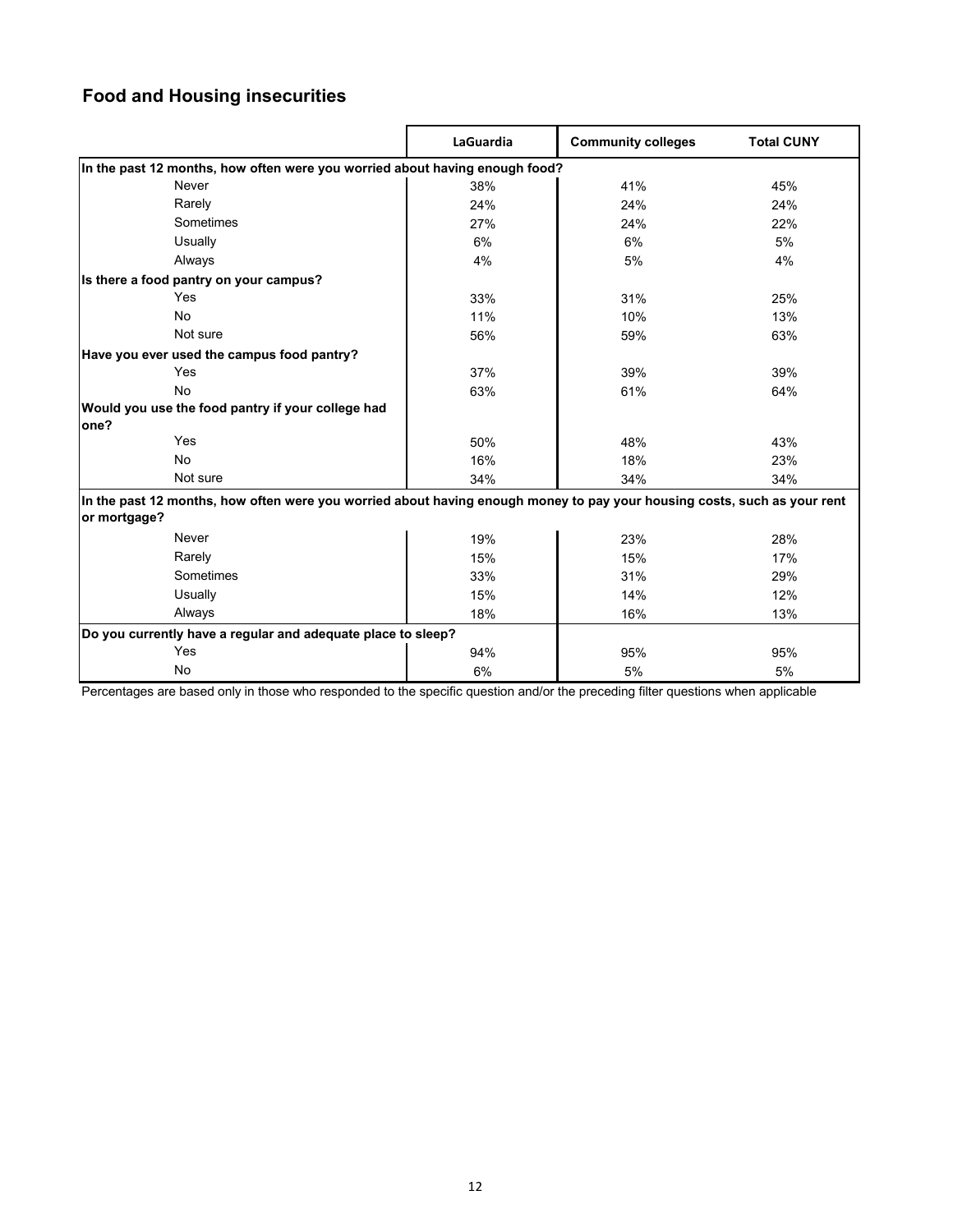# **Work Details**

|                                                                                                 | LaGuardia | <b>Community colleges</b> | <b>Total CUNY</b> |
|-------------------------------------------------------------------------------------------------|-----------|---------------------------|-------------------|
| This semester, do you have a job that pays you for                                              |           |                           |                   |
| vour work?                                                                                      |           |                           |                   |
| No                                                                                              | 53%       | 52%                       | 56%               |
| Yes                                                                                             | 47%       | 48%                       | 44%               |
| Over a typical week (7 full days), about how many                                               |           |                           |                   |
| hours do you spend working at a job that pays you for                                           |           |                           |                   |
| your work (total for all paying jobs)?                                                          |           |                           |                   |
| 1-10 hours                                                                                      | 14%       | 16%                       | 17%               |
| 11-20 hours                                                                                     | 29%       | 29%                       | 31%               |
| 21-34 hours                                                                                     | 29%       | 27%                       | 26%               |
| 35 or more hours                                                                                | 27%       | 29%                       | 27%               |
| Which of the following describe(s) why you are                                                  |           |                           |                   |
| working for pay this semester (select all)?                                                     |           |                           |                   |
| To pay for tuition/fees                                                                         | 51%       | 44%                       | 48%               |
| To pay for living expenses                                                                      | 79%       | 78%                       | 76%               |
| To pay for social activities                                                                    | 26%       | 26%                       | 35%               |
| To gain experience                                                                              | 28%       | 30%                       | 35%               |
| Other                                                                                           | 8%        | 8%                        | 7%                |
| Which of the following best describes how working for<br>pay affects your academic performance? |           |                           |                   |
| Very positively                                                                                 | 11%       | 11%                       | 9%                |
| Positively                                                                                      | 24%       | 24%                       | 22%               |
| Neither Positively nor Negatively                                                               | 38%       | 39%                       | 39%               |
| Negatively                                                                                      | 24%       | 23%                       | 26%               |
| Very negatively                                                                                 | 3%        | 3%                        | 4%                |
| Which of the following describe(s) why you are not                                              |           |                           |                   |
| working for pay?                                                                                |           |                           |                   |
| I want to work, but could not find a job.                                                       | 47%       | 46%                       | 42%               |
| I want to spend more time on my school<br>work.                                                 | 47%       | 48%                       | 52%               |
| I do not need the money from a job.                                                             | 1%        | 2%                        | 4%                |
| Other                                                                                           | 17%       | 15%                       | 13%               |
| If I cannot find a job soon, I may not be able to afford to                                     |           |                           |                   |
| continue going to college.                                                                      |           |                           |                   |
| Definitely not true                                                                             | 12%       | 16%                       | 16%               |
| Not true                                                                                        | 29%       | 30%                       | 32%               |
| Not sure                                                                                        | 35%       | 34%                       | 32%               |
| True                                                                                            | 16%       | 13%                       | 13%               |
| Definitely true                                                                                 | 8%        | 8%                        | 7%                |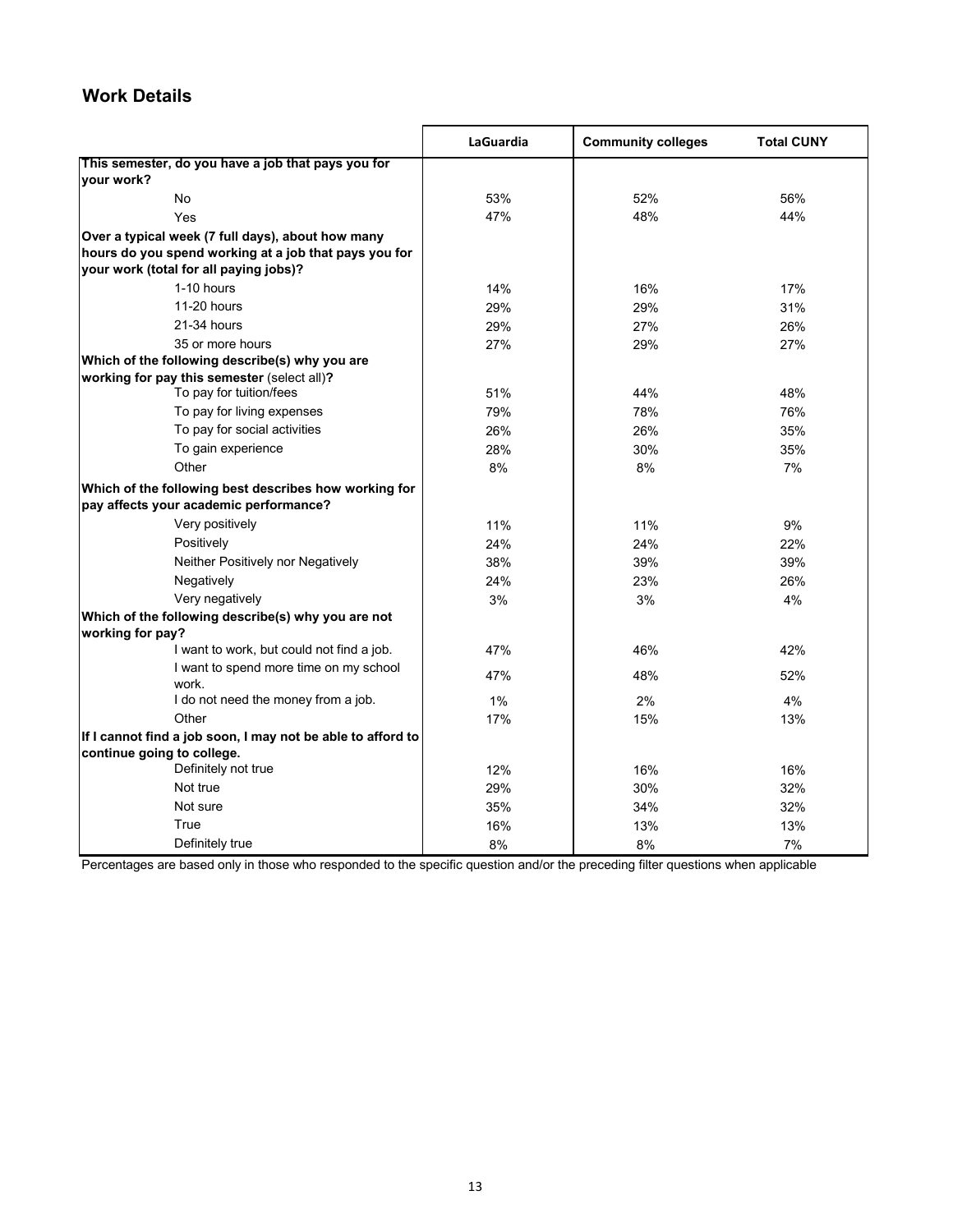# **Academic Momentum**

|                                                                                                                                                        | LaGuardia | <b>Community colleges</b> | <b>Total CUNY</b> |  |
|--------------------------------------------------------------------------------------------------------------------------------------------------------|-----------|---------------------------|-------------------|--|
| How many years in total do you expect it will take to complete your current degree?                                                                    |           |                           |                   |  |
| 2yr                                                                                                                                                    | 61%       | 59%                       | 42%               |  |
| 3yr                                                                                                                                                    | 24%       | 24%                       | 17%               |  |
| 4yr                                                                                                                                                    | 11%       | 12%                       | 27%               |  |
| 5yr                                                                                                                                                    | 2%        | 3%                        | 10%               |  |
| 6yr                                                                                                                                                    | $1\%$     | 1%                        | 2%                |  |
| $7+$                                                                                                                                                   | 1%        | 1%                        | 1%                |  |
| Total                                                                                                                                                  |           |                           |                   |  |
| How many credits do you plan to take per semester                                                                                                      |           |                           |                   |  |
| Fewer than 12                                                                                                                                          | 18%       | 21%                       | 18%               |  |
| $12 - 14$                                                                                                                                              | 41%       | 44%                       | 41%               |  |
| 15 or more                                                                                                                                             | 41%       | 36%                       | 41%               |  |
| Usually, 15 credits per semester are required for on-time graduation. Why did you not enroll in another course (for a total of<br>15 or more credits)? |           |                           |                   |  |
| Course needed was not offered.                                                                                                                         | 9%        | 8%                        | 10%               |  |
| Course was not offered when I could<br>take it.                                                                                                        | 15%       | 11%                       | 14%               |  |
| Course needed did not have enough<br>space.                                                                                                            | 7%        | 9%                        | 12%               |  |
| An additional course would have been<br>too much work.                                                                                                 | 30%       | 33%                       | 37%               |  |
| Lcould not afford an additional course.                                                                                                                | 21%       | 16%                       | 16%               |  |
| I do not have time for another course<br>due to work and/or family obligations.                                                                        | 42%       | 43%                       | 41%               |  |
| Other                                                                                                                                                  | 12%       | 12%                       | 12%               |  |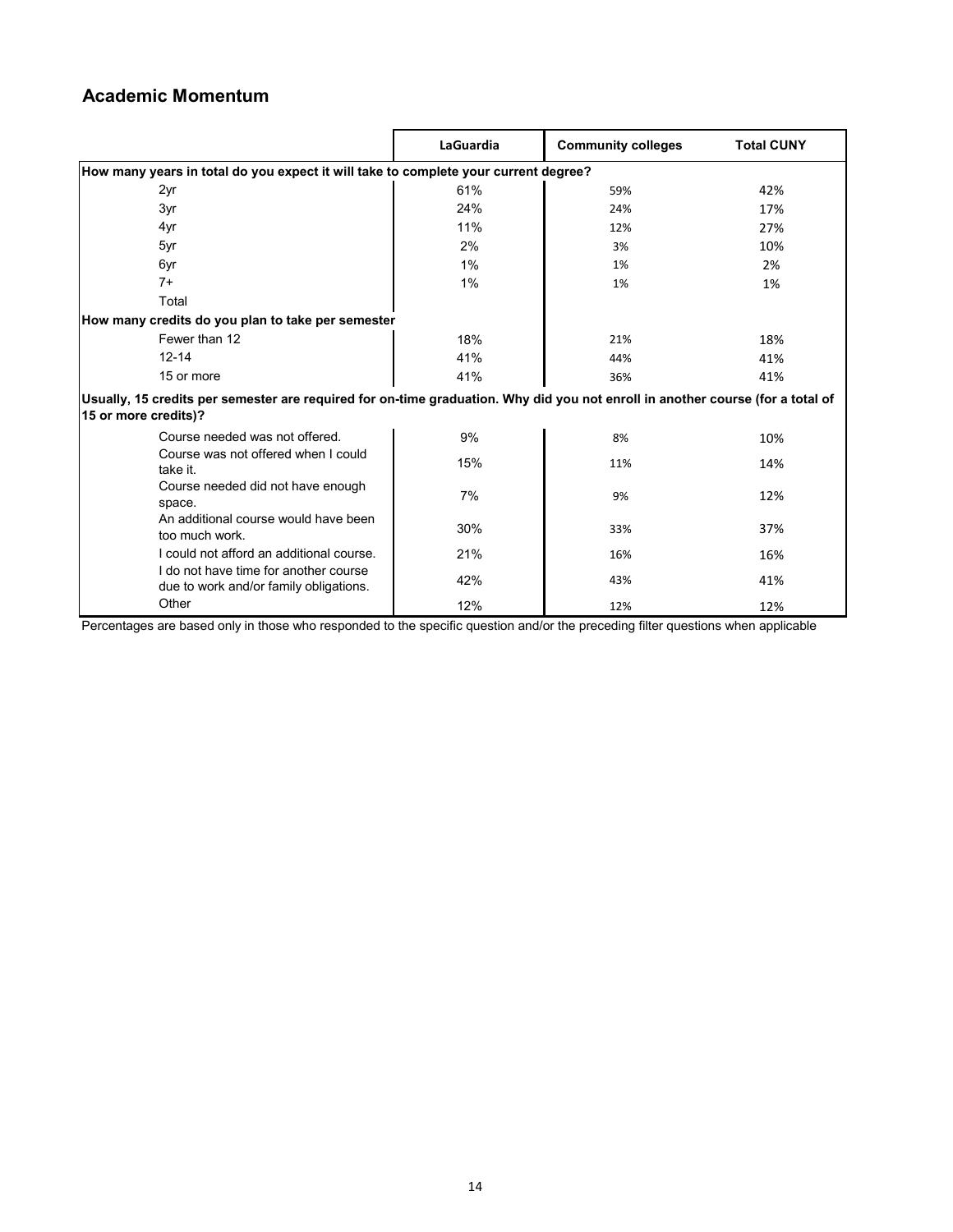## **Course Offerings**

|                                                                                                                              | LaGuardia | <b>Community colleges</b> | <b>Total CUNY</b> |  |
|------------------------------------------------------------------------------------------------------------------------------|-----------|---------------------------|-------------------|--|
| Based on your experiences at your current college, indicate your level of agreement with each of the following:              |           |                           |                   |  |
| I would like my college to offer classes with fewer                                                                          |           |                           |                   |  |
| students.                                                                                                                    |           |                           |                   |  |
| Strongly agree                                                                                                               | 15%       | 14%                       | 16%               |  |
| Agree                                                                                                                        | 23%       | 22%                       | 23%               |  |
| Neutral                                                                                                                      | 47%       | 45%                       | 44%               |  |
| <b>Disagree</b>                                                                                                              | 13%       | 15%                       | 13%               |  |
| Strongly disagree                                                                                                            | 3%        | 4%                        | 3%                |  |
| I would like my college to offer more fully online courses<br>(instruction completely online with no classroom<br>meetings). |           |                           |                   |  |
| Strongly agree                                                                                                               | 18%       | 19%                       | 23%               |  |
| Agree                                                                                                                        | 22%       | 21%                       | 24%               |  |
| Neutral                                                                                                                      | 34%       | 35%                       | 32%               |  |
| <b>Disagree</b>                                                                                                              | 19%       | 17%                       | 14%               |  |
| Strongly disagree                                                                                                            | 8%        | 8%                        | 7%                |  |
| I would like my college to offer more hybrid courses (with<br>a mix of classroom meetings and online                         |           |                           |                   |  |
| Strongly agree                                                                                                               | 18%       | 18%                       | 20%               |  |
| Agree                                                                                                                        | 29%       | 29%                       | 30%               |  |
| Neutral                                                                                                                      | 35%       | 35%                       | 32%               |  |
| Disagree                                                                                                                     | 14%       | 13%                       | 12%               |  |
| Strongly disagree                                                                                                            | 5%        | 6%                        | 5%                |  |
| I would like my college to offer more courses in the<br>evening (after 5:00 pm).                                             |           |                           |                   |  |
| Strongly agree                                                                                                               | 18%       | 19%                       | 20%               |  |
| Agree                                                                                                                        | 24%       | 23%                       | 22%               |  |
| Neutral                                                                                                                      | 42%       | 40%                       | 38%               |  |
| <b>Disagree</b>                                                                                                              | 12%       | 13%                       | 14%               |  |
| Strongly disagree                                                                                                            | 4%        | 5%                        | 6%                |  |
| I would like my college to offer more courses on the<br>weekend                                                              |           |                           |                   |  |
| Strongly agree                                                                                                               | 16%       | 17%                       | 17%               |  |
| Agree                                                                                                                        | 21%       | 20%                       | 19%               |  |
| Neutral                                                                                                                      | 45%       | 42%                       | 41%               |  |
| <b>Disagree</b>                                                                                                              | 12%       | 15%                       | 16%               |  |
| Strongly disagree                                                                                                            | 5%        | 6%                        | 7%                |  |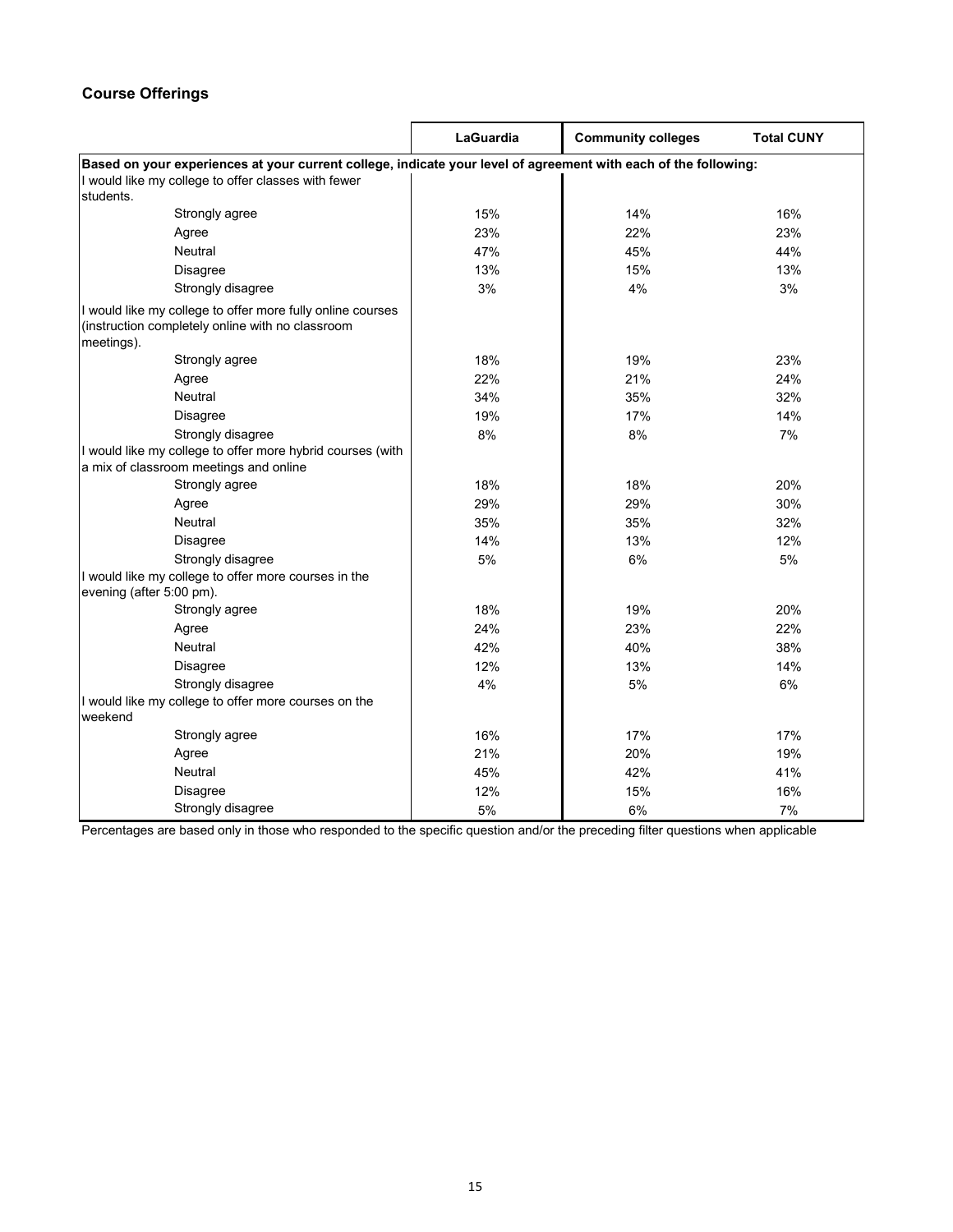# **Course Availability & ePermit**

|                                                                                                                            | LaGuardia | <b>Community colleges</b> | <b>Total CUNY</b> |
|----------------------------------------------------------------------------------------------------------------------------|-----------|---------------------------|-------------------|
| This semester, were you able to register for every                                                                         |           |                           |                   |
| course you wanted to take?                                                                                                 |           |                           |                   |
| Yes                                                                                                                        | 76%       | 78%                       | 69%               |
| No                                                                                                                         | 34%       | 22%                       | 31%               |
| Thinking of one course you could not register for this semester, which of the following best describes the reason you were |           |                           |                   |
| not able to register for that course? (Select one)                                                                         |           |                           |                   |
| The course was not offered at all this<br>semester.                                                                        | 11%       | 10%                       | 11%               |
| The course was offered, but no seats<br>were available when I tried to register.                                           | 35%       | 38%                       | 47%               |
| Seats were available, but not when I<br>was able to take the class.                                                        | 20%       | 18%                       | 16%               |
| Seats were available, but not when I<br>wanted to take the class.                                                          | 7%        | 6%                        | 5%                |
| I could not get the necessary permission<br>to take the class.                                                             | 15%       | 14%                       | 11%               |
| Other                                                                                                                      | 12%       | 13%                       | 8%                |
| I could not register for  (Select all that apply)                                                                          |           |                           |                   |
| A General Education course                                                                                                 | 14%       | 16%                       | 20%               |
| A course required to enter my major                                                                                        | 19%       | 22%                       | 21%               |
| A course required for my major                                                                                             | 55%       | 50%                       | 54%               |
| Course required to graduate                                                                                                | 19%       | 24%                       | 21%               |
| An elective course (neither a General<br>Education nor major requirement)                                                  | 19%       | 16%                       | 18%               |
| Have you ever wanted to take a course at another CUNY college?                                                             |           |                           |                   |
| Yes                                                                                                                        | 42%       | 42%                       | 45%               |
| No                                                                                                                         | 58%       | 58%                       | 55%               |
| Have you ever taken a course at another CUNY college using the ePermit system?                                             |           |                           |                   |
| Yes                                                                                                                        | 3%        | 4%                        | 7%                |
| <b>No</b>                                                                                                                  | 97%       | 96%                       | 93%               |
| What did you think about the process? (Select one)                                                                         |           |                           |                   |
| I found the process for registering for the<br>course to be reasonably simple and<br>straight-forward.                     | 70%       | 76%                       | 67%               |
| I did not find the process to be<br>reasonably simple and straight-forward.                                                | 30%       | 24%                       | 33%               |
| Why not? (Select all that apply)<br>I did not know I could take a course at                                                |           |                           |                   |
| another CUNY college.                                                                                                      | 50%       | 48%                       | 36%               |
| I have not heard of the ePermit system.                                                                                    | 51%       | 50%                       | 33%               |
| I did not know who to talk to at my<br>college for help.                                                                   | 19%       | 21%                       | 31%               |
| I tried to take a course using the ePermit<br>system but was not allowed.                                                  | 3%        | 4%                        | 10%               |
| Other                                                                                                                      | 10%       | 10%                       | 16%               |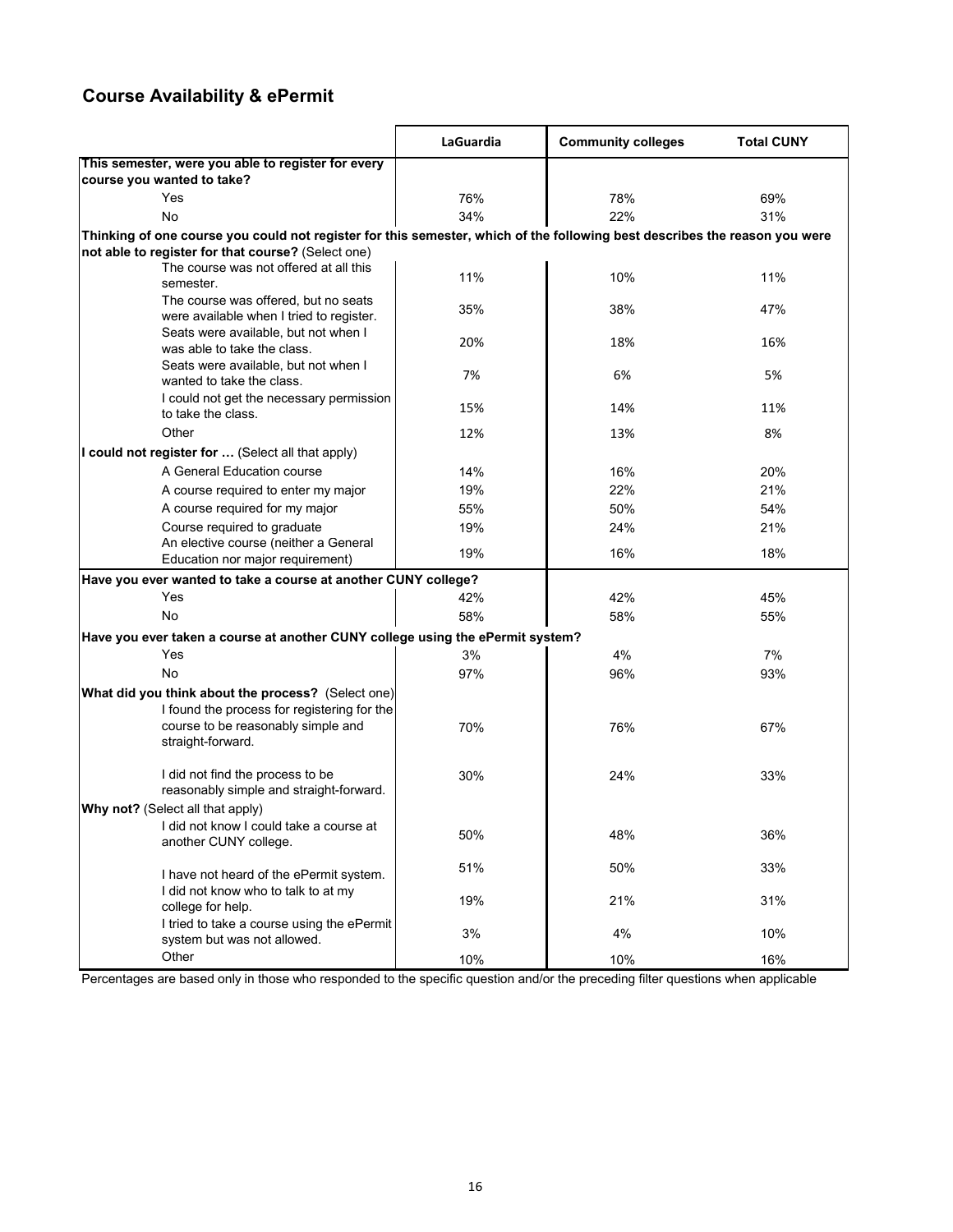# **Experiential Learning Opportunities (ALO)**

|                                                                                                                 | <b>LaGuardia</b> | <b>Community colleges</b> | <b>Total CUNY</b> |
|-----------------------------------------------------------------------------------------------------------------|------------------|---------------------------|-------------------|
| While at CUNY, have you participated in any of following types of activities? $\square$ (Check all that apply.) |                  |                           |                   |
| Paid internship                                                                                                 | 8%               | 6%                        | 10%               |
| Unpaid internship                                                                                               | 6%               | 6%                        | 11%               |
| Cooperative education                                                                                           | 2%               | 2%                        | 1%                |
| Service learning/community service                                                                              | 6%               | 7%                        | 10%               |
| Clinical preparation/practicum                                                                                  | 3%               | 3%                        | 3%                |
| Research/field study                                                                                            | 10%              | 8%                        | 12%               |
| Campus or university-based work<br>and/or leadership                                                            | 10%              | 8%                        | 12%               |
| Civic engagement                                                                                                | 4%               | 4%                        | 4%                |
| Study abroad                                                                                                    | 2%               | 2%                        | 3%                |
| I have not participated in any of these.                                                                        | 71%              | 72%                       | 61%               |
| I have not participated in any of the above because(Check all that apply.)                                      |                  |                           |                   |
| I did not receive information about<br>opportunities.                                                           | 41%              | 38%                       | 34%               |
| I was not interested in any of the<br>opportunities offered.                                                    | 12%              | 13%                       | 15%               |
| I did not have time to participate.                                                                             | 55%              | 58%                       | 61%               |
| Other                                                                                                           | 5%               | 5%                        | 6%                |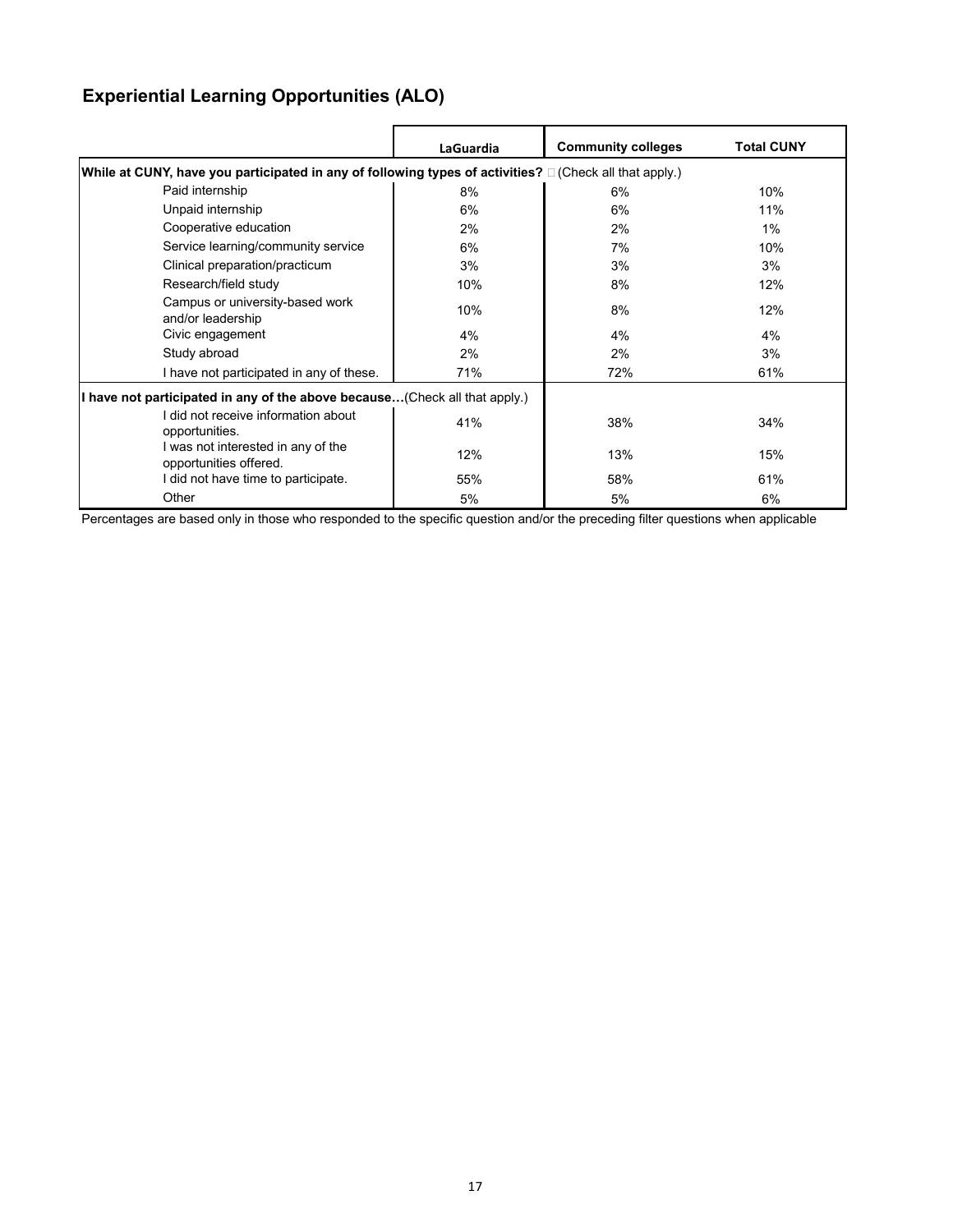# **Transfers**

|                                                                                                        | LaGuardia | <b>Community colleges</b> | <b>Total CUNY</b> |
|--------------------------------------------------------------------------------------------------------|-----------|---------------------------|-------------------|
| Before you started studying at your current                                                            |           |                           |                   |
| college, had you ever attended another college?                                                        |           |                           |                   |
| Yes, I attended another college.                                                                       | 39%       | 32%                       | 46%               |
| No, I am a first-time college student.                                                                 | 61%       | 68%                       | 54%               |
| Did you earn a degree before attending your<br>current college?                                        |           |                           |                   |
| Yes                                                                                                    | 19%       | 19%                       | 49%               |
| No                                                                                                     | 81%       | 81%                       | 51%               |
| What type of college did you transfer from?<br>A CUNY community college (any CUNY<br>two year college) | 27%       | 25%                       | 46%               |
| A CUNY senior college (any CUNY four<br>year college)                                                  | 23%       | 24%                       | 18%               |
| A non-CUNY community college                                                                           | 20%       | 23%                       | 15%               |
| A non-CUNY senior college                                                                              | 30%       | 28%                       | 21%               |
| What was your main reason for transferring to your current college? (the most important reason)        |           |                           |                   |
| My current college offers a degree or<br>major that my former college did not.                         | 18%       | 17%                       | 35%               |
| My current college has a better academic<br>reputation.                                                | 9%        | 10%                       | 17%               |
| My current college offers courses that are<br>easier to get into.                                      | 4%        | 3%                        | 2%                |
| My current college is more conveniently-<br>located to home or work                                    | 26%       | 26%                       | 16%               |
| My current college is more affordable<br>than my former college.                                       | 17%       | 17%                       | 10%               |
| Other                                                                                                  | 26%       | 27%                       | 19%               |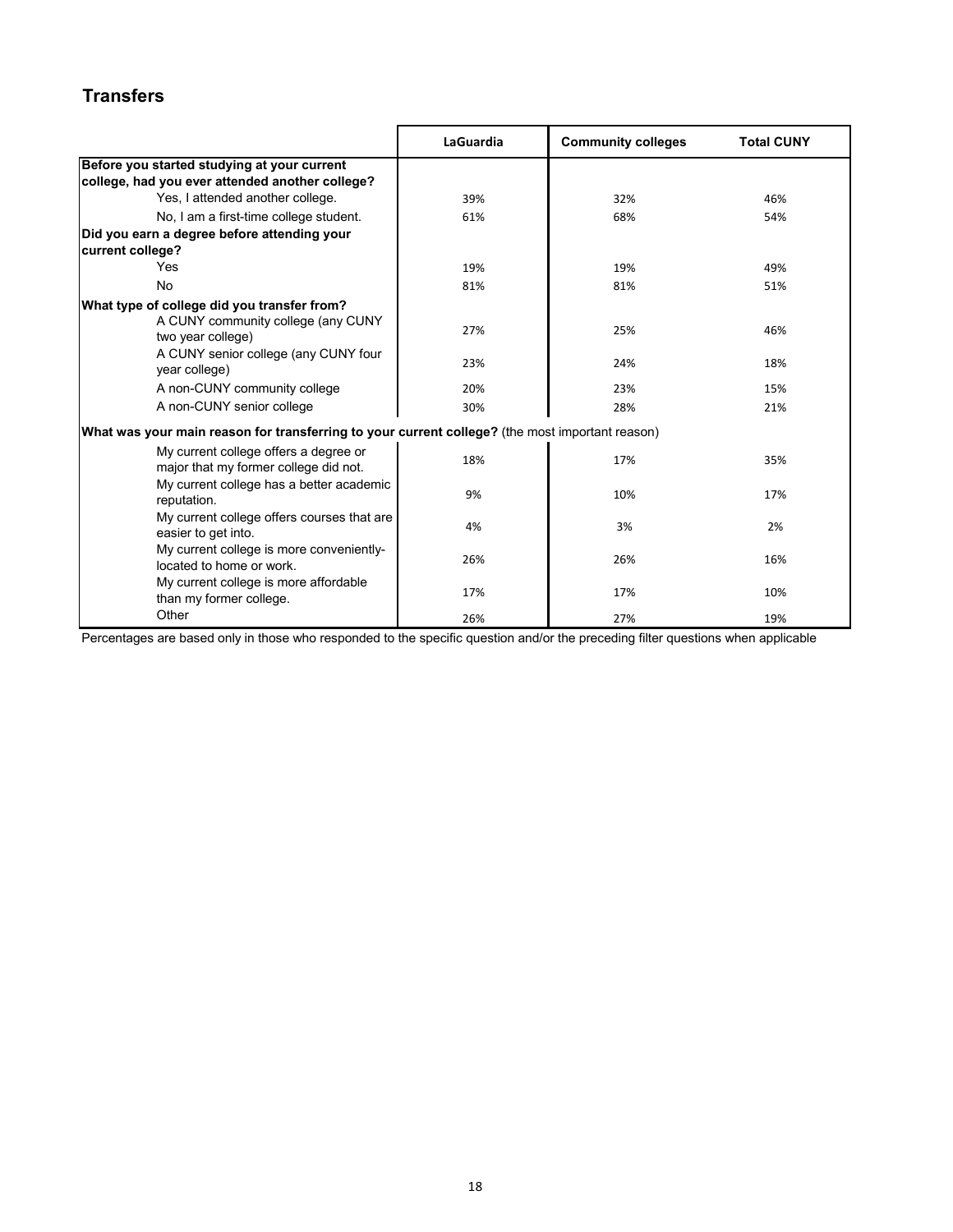# **College Expectations & Experience**

|                                                                                                   | <b>LaGuardia</b> | <b>Community colleges</b> | <b>Total CUNY</b> |  |
|---------------------------------------------------------------------------------------------------|------------------|---------------------------|-------------------|--|
| Over a typical week (7 full days), about how many hours do you spend doing each of the following? |                  |                           |                   |  |
| Attending classes and labs                                                                        |                  |                           |                   |  |
| $0$ hrs                                                                                           | 0%               | $1\%$                     | 1%                |  |
| $1-5$ hrs                                                                                         | 16%              | 20%                       | 18%               |  |
| 6-10 hrs                                                                                          | 30%              | 29%                       | 31%               |  |
| 11-20 hrs                                                                                         | 43%              | 40%                       | 41%               |  |
| Over 20 hrs                                                                                       | 11%              | 10%                       | 9%                |  |
| Studying or doing other academic activities                                                       |                  |                           |                   |  |
| (assignments, research, etc.)                                                                     |                  |                           |                   |  |
| $0$ hrs                                                                                           | 1%               | 1%                        | 1%                |  |
| $1-5$ hrs                                                                                         | 40%              | 43%                       | 37%               |  |
| 6-10 hrs                                                                                          | 35%              | 33%                       | 35%               |  |
| 11-20 hrs                                                                                         | 16%              | 15%                       | 18%               |  |
| Over 20 hrs                                                                                       | 8%               | 8%                        | 9%                |  |
| Participating in on-campus activities (student                                                    |                  |                           |                   |  |
| government, clubs, athletics, events, programs, etc.)                                             |                  |                           |                   |  |
| 0 hrs                                                                                             | 52%              | 58%                       | 55%               |  |
| $1-5$ hrs                                                                                         | 39%              | 35%                       | 36%               |  |
| 6-10 hrs                                                                                          | 6%               | 5%                        | 6%                |  |
| 11-20 hrs                                                                                         | 2%               | 2%                        | 2%                |  |
| Over 20 hrs                                                                                       | 1%               | 1%                        | $1\%$             |  |
| Providing care for other people (parents, children,<br>spouse, etc.)                              |                  |                           |                   |  |
| $0$ hrs                                                                                           | 24%              | 24%                       | 25%               |  |
| $1-5$ hrs                                                                                         | 30%              | 31%                       | 31%               |  |
| 6-10 hrs                                                                                          | 18%              | 17%                       | 17%               |  |
| 11-20 hrs                                                                                         | 9%               | 10%                       | 10%               |  |
| Over 20 hrs                                                                                       | 18%              | 19%                       | 16%               |  |
| Traveling to and from school                                                                      |                  |                           |                   |  |
| 0 hrs                                                                                             | 3%               | 4%                        | 4%                |  |
| $1-5$ hrs                                                                                         | 62%              | 60%                       | 56%               |  |
| 6-10 hrs                                                                                          | 22%              | 22%                       | 24%               |  |
| 11-20 hrs                                                                                         | 9%               | 10%                       | 11%               |  |
| Over 20 hrs                                                                                       | 4%               | 4%                        | 4%                |  |
| What is the primary way you get to and from campus? (Select one.)                                 |                  |                           |                   |  |
| Subway                                                                                            | 83%              | 60%                       | 64%               |  |
| <b>Bus</b>                                                                                        | 10%              | 28%                       | 20%               |  |
| Driving/Car pool                                                                                  | 4%               | 8%                        | 9%                |  |
| <b>Bicycle</b>                                                                                    | 0%               | 0%                        | $1\%$             |  |
| Walking                                                                                           | 1%               | 2%                        | 3%                |  |
| Railroad (LIRR/Metro-North/NJ Transit)                                                            | 1%               | 1%                        | 3%                |  |
| Ferry                                                                                             | 0%               | 1%                        | 1%                |  |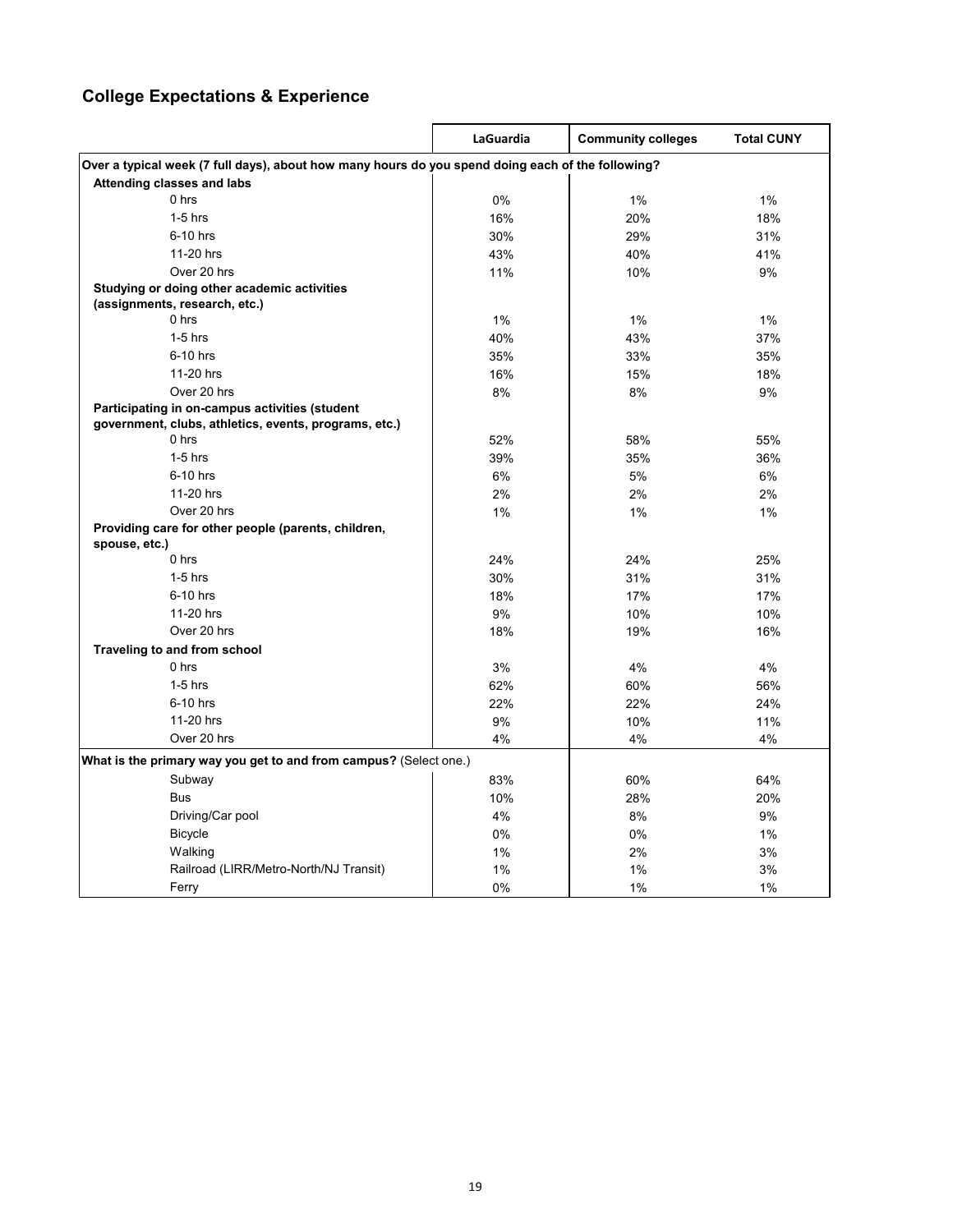|                                                                                                                        | LaGuardia  | <b>Community colleges</b> | <b>Total CUNY</b> |
|------------------------------------------------------------------------------------------------------------------------|------------|---------------------------|-------------------|
| Based on your experiences at your current college, please indicate your level of agreement with each of the following: |            |                           |                   |
| My college provides adequate information in choosing a                                                                 |            |                           |                   |
| major.                                                                                                                 |            |                           |                   |
| Strongly agree                                                                                                         | 25%        | 25%                       | 21%               |
| Agree                                                                                                                  | 46%        | 41%                       | 39%               |
| Neutral                                                                                                                | 17%        | 21%                       | 22%               |
| <b>Disagree</b>                                                                                                        | 8%         | 9%                        | 12%               |
| Strongly disagree<br>My college clearly communicates the requirements for                                              | 3%         | 3%                        | 5%                |
| the degree I am pursuing.                                                                                              |            |                           |                   |
| Strongly agree                                                                                                         | 31%        | 31%                       | 25%               |
| Agree                                                                                                                  | 44%        | 41%                       | 41%               |
| Neutral                                                                                                                | 14%        | 17%                       | 18%               |
| <b>Disagree</b>                                                                                                        | 8%         | 8%                        | 11%               |
| Strongly disagree                                                                                                      | 3%         | 3%                        | 5%                |
| Not applicable                                                                                                         | 0%         | 0%                        | 0%                |
| My college encourages me to participate in internships,<br>community service, study abroad and other<br>opportunities. |            |                           |                   |
| Strongly agree                                                                                                         | 27%        | 27%                       | 24%               |
| Agree                                                                                                                  | 35%        | 41%                       | 41%               |
| Neutral                                                                                                                | 24%        | 17%                       | 18%               |
| <b>Disagree</b>                                                                                                        | 10%        | 8%                        | 11%               |
| Strongly disagree                                                                                                      | 3%         | 4%                        | 4%                |
| Not applicable                                                                                                         | 2%         | $1\%$                     | 1%                |
| My college provides adequate information in choosing a<br>career.                                                      |            |                           |                   |
| Strongly agree                                                                                                         | 24%        | 22%                       | 17%               |
| Agree                                                                                                                  | 37%        | 37%                       | 33%               |
| Neutral                                                                                                                | 24%        | 27%                       | 29%               |
| <b>Disagree</b>                                                                                                        | 10%        | 10%                       | 13%               |
| Strongly disagree                                                                                                      | 4%         | 4%                        | 8%                |
| Not applicable                                                                                                         | 1%         | 1%                        | 1%                |
| Overall satisfaction with academic experience                                                                          |            |                           |                   |
| Very satisfied<br>Satisfied                                                                                            | 30%<br>52% | 30%                       | 23%               |
| Neutral                                                                                                                | 14%        | 50%<br>16%                | 51%<br>18%        |
| <b>Dissatisfied</b>                                                                                                    | 3%         | 3%                        | 6%                |
| Very dissatisfied                                                                                                      | $1\%$      | 1%                        | 2%                |
| Overall satisfaction with social experience                                                                            |            |                           |                   |
| Very satisfied                                                                                                         | 23%        | 23%                       | 18%               |
| Satisfied                                                                                                              | 42%        | 40%                       | 37%               |
| Neutral                                                                                                                | 27%        | 29%                       | 31%               |
| <b>Dissatisfied</b>                                                                                                    | 6%         | 7%                        | 11%               |
| Very dissatisfied                                                                                                      | 2%         | 2%                        | 4%                |
| Value of your education for the price you are paying                                                                   |            |                           |                   |
| Very satisfied                                                                                                         | 31%        | 29%                       | 26%               |
| Satisfied                                                                                                              | 40%        | 40%                       | 38%               |
| Neutral                                                                                                                | 23%        | 23%                       | 24%               |
| <b>Dissatisfied</b>                                                                                                    | 5%         | 6%                        | 9%                |
| Very dissatisfied                                                                                                      | 2%         | 2%                        | 3%                |
| If you could start college over, would you choose to attend                                                            |            |                           |                   |
| your current college?                                                                                                  |            |                           |                   |
| Definitely yes                                                                                                         | 46%        | 43%                       | 35%               |
| Probably yes<br>Not sure                                                                                               | 29%        | 30%                       | 31%               |
| Probably not                                                                                                           | 14%<br>8%  | 15%<br>9%                 | 16%<br>11%        |
| Definitely not                                                                                                         | 3%         | 4%                        | 6%                |
|                                                                                                                        |            |                           |                   |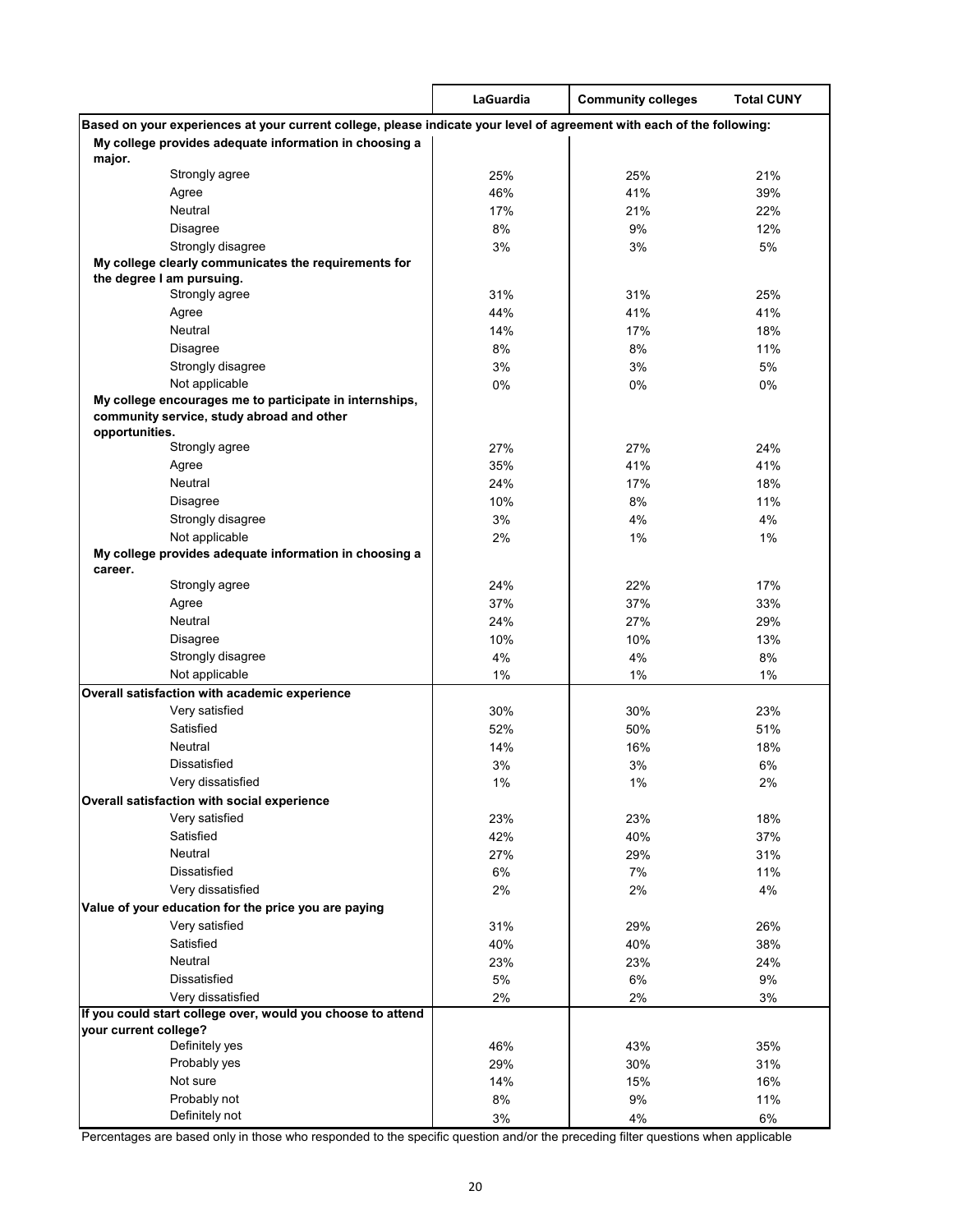## **Academic & Student Support Services**

|                                                           | <b>LaGuardia</b> | <b>Community colleges</b> | <b>Total CUNY</b> |
|-----------------------------------------------------------|------------------|---------------------------|-------------------|
| Academic and personal support services used this semester |                  |                           |                   |
| <b>Faculty advisement</b>                                 |                  |                           |                   |
| Used                                                      | 67%              | 64%                       | 61%               |
| Did not Use                                               | 33%              | 36%                       | 39%               |
| Staff was knowledgeable and helpful                       |                  |                           |                   |
| Strongly agree                                            | 39%              | 40%                       | 37%               |
| Agree                                                     | 45%              | 44%                       | 44%               |
| Neutral                                                   | 12%              | 12%                       | 14%               |
| <b>Disagree</b>                                           | 2%               | 2%                        | 3%                |
| Strongly disagree                                         | 1%               | 1%                        | 2%                |
| Adequate resources available to help me                   |                  |                           |                   |
| Strongly disagree                                         | 14%              | 12%                       | 12%               |
| Disagree                                                  | 35%              | 34%                       | 36%               |
| Neutral                                                   | 23%              | 23%                       | 25%               |
| Agree                                                     | 7%               | 6%                        | 7%                |
| Strongly agree                                            | 22%              | 24%                       | 21%               |
| Satisfied with the services received                      |                  |                           |                   |
| Strongly agree                                            | 37%              | 38%                       | 34%               |
| Agree                                                     | 42%              | 41%                       | 42%               |
| Neutral                                                   | 14%              | 15%                       | 17%               |
| <b>Disagree</b>                                           | 5%               | 3%                        | 5%                |
| Strongly disagree                                         | 3%               | 2%                        | 3%                |
| Academic advisement (non-faculty)                         |                  |                           |                   |
| Used                                                      | 63%              | 66%                       | 62%               |
| Did not Use                                               | 37%              | 34%                       | 38%               |
| Staff was knowledgeable and helpful                       |                  |                           |                   |
| Strongly agree                                            | 37%              | 40%                       | 36%               |
| Agree                                                     | 44%              | 41%                       | 42%               |
| Neutral                                                   | 14%              | 14%                       | 16%               |
| <b>Disagree</b>                                           | 3%               | 3%                        | 4%                |
| Strongly disagree                                         | 2%               | 2%                        | 2%                |
| Adequate resources available to help me                   |                  |                           |                   |
| Strongly disagree                                         | 11%              | 11%                       | 11%               |
| Disagree                                                  | 34%              | 34%                       | 36%               |
| Neutral                                                   | 26%              | 24%                       | 24%               |
| Agree                                                     | 7%               | 7%                        | 7%                |
| Strongly agree                                            | 21%              | 24%                       | 21%               |
| Satisfied with the services received                      |                  |                           |                   |
| Strongly agree                                            | 34%              | 37%                       | 32%               |
| Agree                                                     | 44%              | 40%                       | 41%               |
| Neutral                                                   | 16%              | 16%                       | 19%               |
| Disagree                                                  | 4%               | 4%                        | 5%                |
| Strongly disagree                                         | 2%               | 2%                        | 3%                |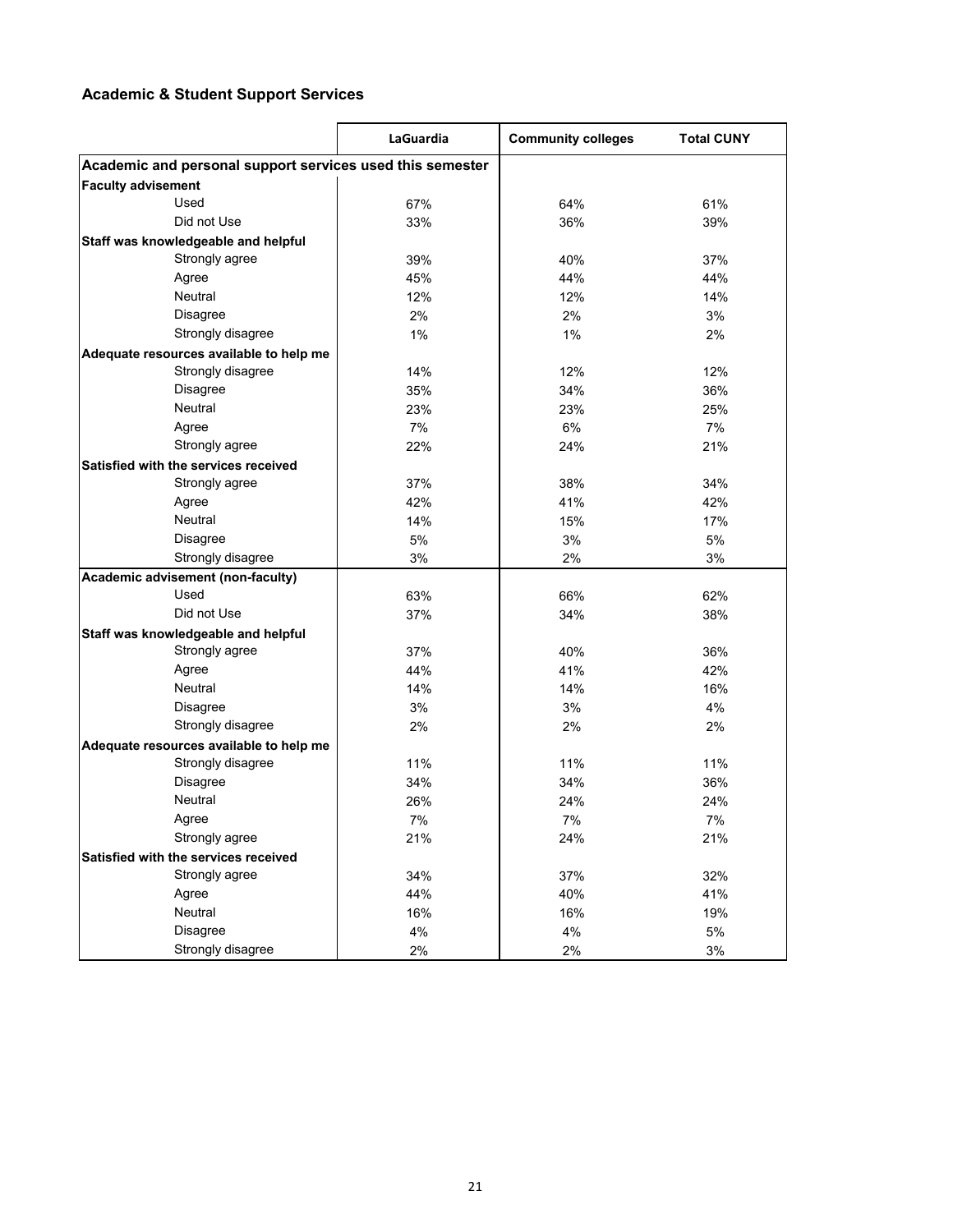|                                         | LaGuardia | <b>Community colleges</b> | <b>Total CUNY</b> |
|-----------------------------------------|-----------|---------------------------|-------------------|
| <b>Tutoring services</b>                |           |                           |                   |
| Used                                    | 52%       | 51%                       | 40%               |
| Did not Use                             | 48%       | 49%                       | 60%               |
| Staff was knowledgeable and helpful     |           |                           |                   |
| Strongly agree                          | 44%       | 44%                       | 40%               |
| Agree                                   | 42%       | 40%                       | 43%               |
| Neutral                                 | 11%       | 12%                       | 13%               |
| Disagree                                | 2%        | 3%                        | 3%                |
| Strongly disagree                       | 1%        | 1%                        | 1%                |
| Adequate resources available to help me |           |                           |                   |
| Strongly disagree                       | 15%       | 16%                       | 15%               |
| Disagree                                | 36%       | 33%                       | 37%               |
| Neutral                                 | 19%       | 18%                       | 19%               |
| Agree                                   | 6%        | 6%                        | 6%                |
| Strongly agree                          | 23%       | 27%                       | 22%               |
| Satisfied with the services received    |           |                           |                   |
| Strongly agree                          | 41%       | 42%                       | 37%               |
| Agree                                   | 40%       | 38%                       | 42%               |
| Neutral                                 | 14%       | 14%                       | 15%               |
| Disagree                                | 2%        | 3%                        | 4%                |
| Strongly disagree                       | 2%        | 2%                        | 2%                |
| <b>Computer labs</b>                    |           |                           |                   |
| Used                                    | 85%       | 80%                       | 76%               |
| Did not Use                             | 15%       | 20%                       | 24%               |
| Staff was knowledgeable and helpful     |           |                           |                   |
| Strongly agree                          | 45%       | 46%                       | 40%               |
| Agree                                   | 42%       | 40%                       | 43%               |
| Neutral                                 | 11%       | 12%                       | 16%               |
| Disagree                                | 1%        | 1%                        | 1%                |
| Strongly disagree                       | 0%        | 1%                        | 1%                |
| Adequate resources available to help me |           |                           |                   |
| Strongly disagree                       | 19%       | 18%                       | 16%               |
| Disagree                                | 39%       | 37%                       | 41%               |
| Neutral                                 | 16%       | 15%                       | 17%               |
| Agree                                   | 4%        | 4%                        | 5%                |
| Strongly agree                          | 22%       | 25%                       | 21%               |
| Satisfied with the services received    |           |                           |                   |
| Strongly agree                          | 42%       | 43%                       | 36%               |
| Agree                                   | 45%       | 42%                       | 45%               |
| Neutral                                 | 11%       | 13%                       | 15%               |
| <b>Disagree</b>                         | 2%        | 2%                        | 2%                |
| Strongly disagree                       | 1%        | 1%                        | 1%                |
| Library                                 |           |                           |                   |
| Used                                    | 91%       | 86%                       | 88%               |
| Did not Use                             | $9\%$     | 14%                       | 12%               |
| Staff was knowledgeable and helpful     |           |                           |                   |
| Strongly agree                          | 49%       | 48%                       | 42%               |
| Agree                                   | 41%       | 40%                       | 42%               |
| Neutral                                 | 9%        | 11%                       | 14%               |
| <b>Disagree</b>                         | $1\%$     | $1\%$                     | $1\%$             |
| Strongly disagree                       |           |                           |                   |
|                                         | $0\%$     | $1\%$                     | $1\%$             |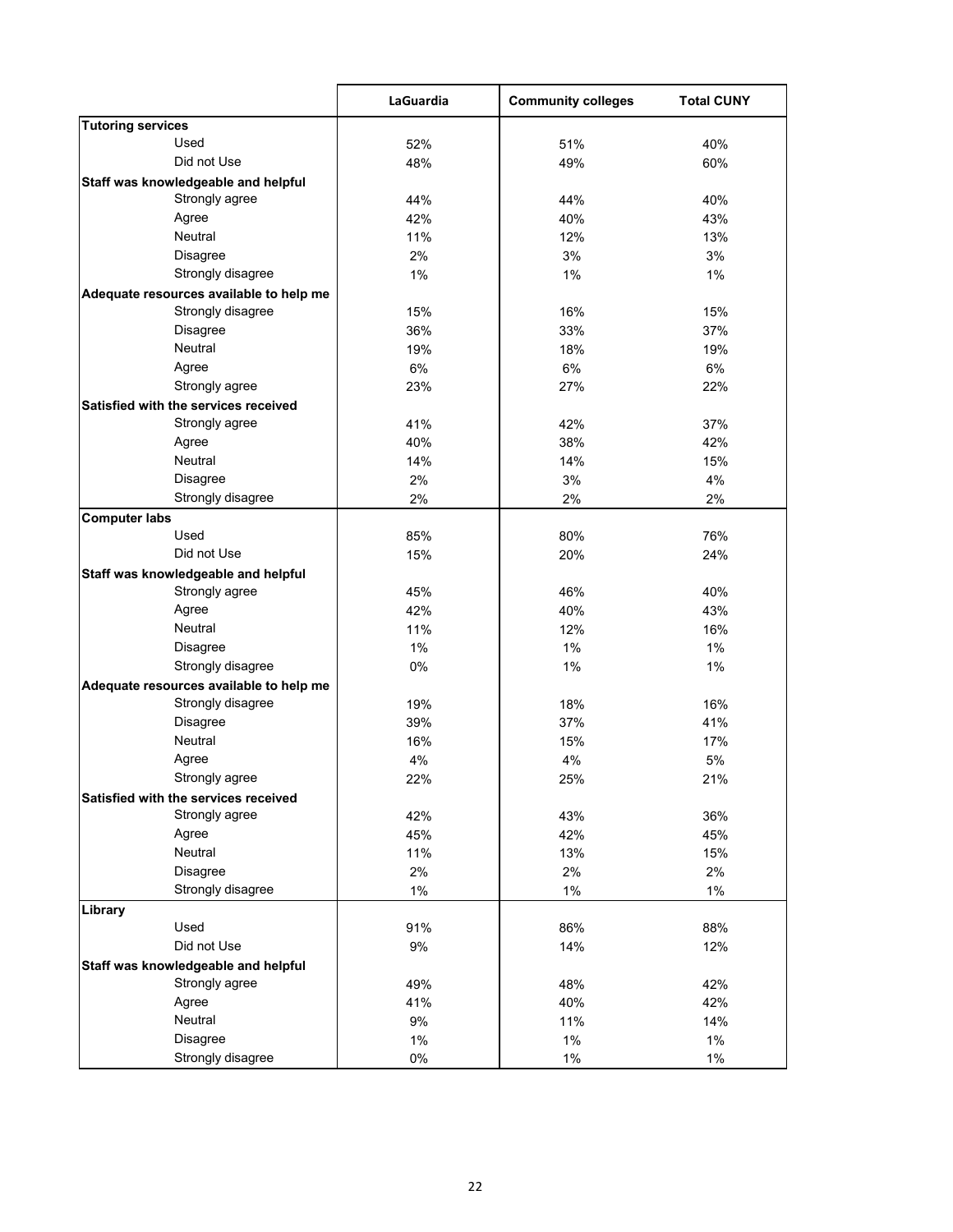|                                                              | LaGuardia | <b>Community colleges</b> | <b>Total CUNY</b> |
|--------------------------------------------------------------|-----------|---------------------------|-------------------|
| Adequate resources available to help me                      |           |                           |                   |
| Strongly disagree                                            | 22%       | 18%                       | 18%               |
| Disagree                                                     | 39%       | 38%                       | 41%               |
| Neutral                                                      | 14%       | 15%                       | 16%               |
| Agree                                                        | 4%        | 4%                        | 4%                |
| Strongly agree                                               | 22%       | 25%                       | 20%               |
| Satisfied with the services received                         |           |                           |                   |
| Strongly agree                                               | 45%       | 43%                       | 37%               |
| Agree                                                        | 42%       | 42%                       | 45%               |
| Neutral                                                      | 11%       | 12%                       | 15%               |
| Disagree                                                     | 1%        | 1%                        | 2%                |
| Strongly disagree                                            | 1%        | 1%                        | 1%                |
| <b>Bookstore</b>                                             |           |                           |                   |
| Used                                                         | 75%       | 72%                       | 58%               |
| Did not Use                                                  | 25%       | 28%                       | 42%               |
| Staff was knowledgeable and helpful                          |           |                           |                   |
| Strongly agree                                               | 40%       | 41%                       | 35%               |
| Agree                                                        | 43%       | 41%                       | 43%               |
| <b>Neutral</b>                                               | 12%       | 15%                       | 19%               |
| <b>Disagree</b>                                              | 3%        | 2%                        | 3%                |
| Strongly disagree                                            | 1%        | 1%                        | 1%                |
| Adequate resources available to help me                      |           |                           |                   |
| Strongly disagree                                            | 15%       | 15%                       | 13%               |
| Disagree                                                     | 39%       | 37%                       | 40%               |
| Neutral                                                      | 17%       | 19%                       | 22%               |
| Agree                                                        | 5%        | 5%                        | 5%                |
| Strongly agree                                               | 23%       | 24%                       | 20%               |
| Satisfied with the services received                         |           |                           |                   |
| Strongly agree                                               | 39%       | 38%                       | 32%               |
| Agree                                                        | 42%       | 41%                       | 43%               |
| Neutral                                                      | 14%       | 16%                       | 19%               |
| Disagree                                                     | 3%        | 3%                        | 3%                |
| Strongly disagree                                            | 2%        | 2%                        | 2%                |
| <b>Career planning and placement</b>                         |           |                           |                   |
| Used                                                         | 28%       | 25%                       | 23%               |
| Did not Use                                                  | 72%       | 75%                       | 77%               |
| Staff was knowledgeable and helpful                          |           |                           |                   |
| Strongly agree                                               | 39%       | 41%                       | 37%               |
| Agree                                                        | 41%       | 38%                       | 40%               |
| Neutral                                                      | 1%        | 2%                        | 3%                |
| <b>Disagree</b>                                              | 1%        | 1%                        | 1%                |
| Strongly disagree                                            |           |                           |                   |
|                                                              |           |                           |                   |
| Adequate resources available to help me<br>Strongly disagree |           |                           |                   |
|                                                              | 12%       | 14%                       | 14%               |
| Disagree<br>Neutral                                          | 31%       | 32%                       | 36%               |
|                                                              | 24%       | 22%                       | 23%               |
| Agree                                                        | 7%        | 5%                        | 6%                |
| Strongly agree                                               | 27%       | 27%                       | 22%               |
| Satisfied with the services received                         |           |                           |                   |
| Strongly agree                                               | 40%       | 40%                       | 35%               |
| Agree                                                        | 37%       | 38%                       | 40%               |
| Neutral                                                      | 20%       | 18%                       | 20%               |
| Disagree                                                     | 2%        | 2%                        | 3%                |
| Strongly disagree                                            | $1\%$     | 2%                        | 2%                |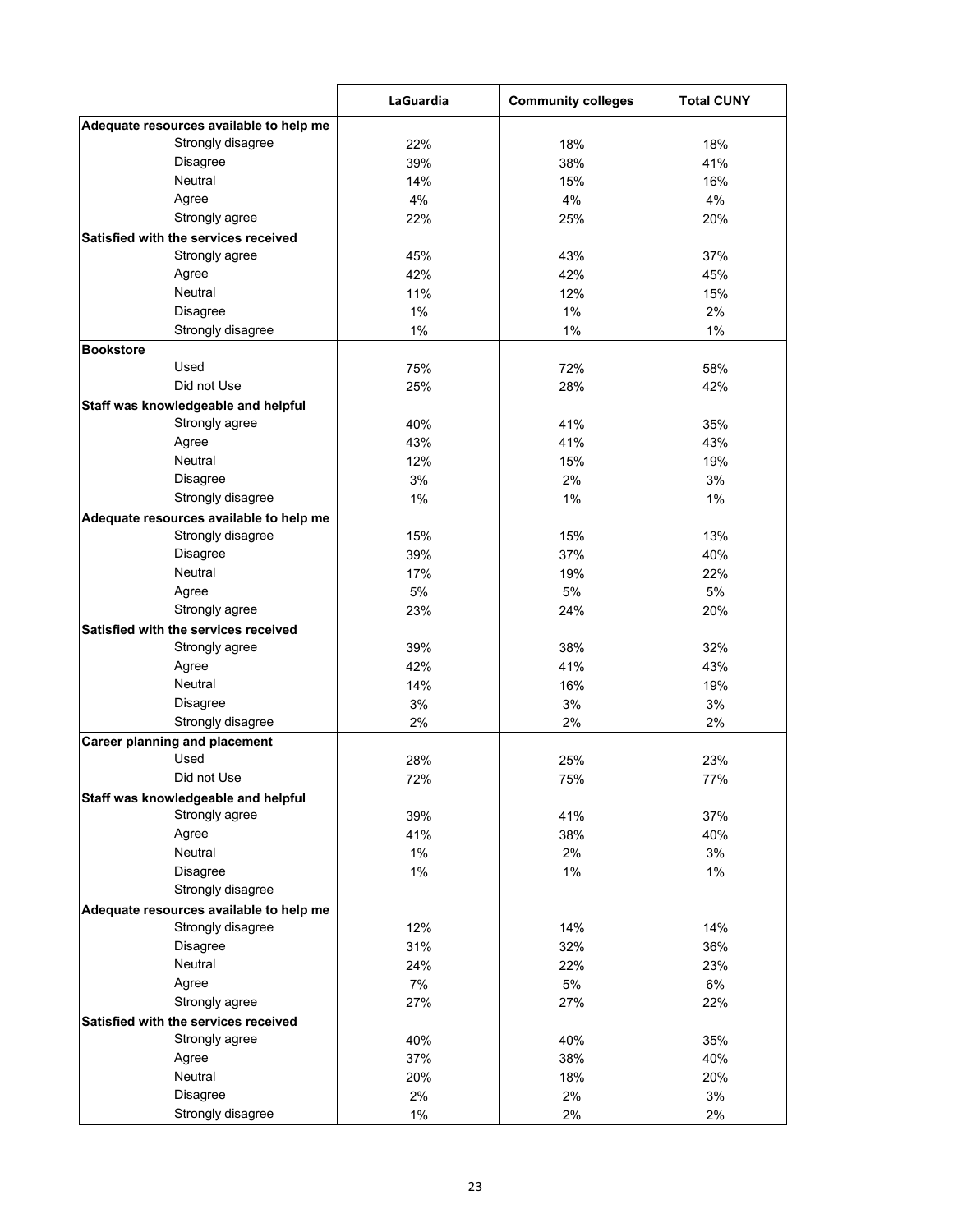|                                         | LaGuardia | <b>Community colleges</b> | <b>Total CUNY</b> |
|-----------------------------------------|-----------|---------------------------|-------------------|
| <b>Health services center</b>           |           |                           |                   |
| Used                                    | 25%       | 20%                       | 17%               |
| Did not Use                             | 75%       | 80%                       | 83%               |
| Staff was knowledgeable and helpful     |           |                           |                   |
| Strongly agree                          | 45%       | 46%                       | 42%               |
| Agree                                   | 41%       | 37%                       | 39%               |
| <b>Neutral</b>                          | 12%       | 16%                       | 16%               |
| <b>Disagree</b>                         | 1%        | 1%                        | 2%                |
| Strongly disagree                       | 0%        | 0%                        | $1\%$             |
| Adequate resources available to help me |           |                           |                   |
| Strongly disagree                       | 20%       | 18%                       | 17%               |
| <b>Disagree</b>                         | 36%       | 34%                       | 37%               |
| Neutral                                 | 12%       | 17%                       | 19%               |
| Agree                                   | 6%        | 5%                        | 5%                |
| Strongly agree                          | 26%       | 26%                       | 22%               |
| Satisfied with the services received    |           |                           |                   |
| Strongly agree                          | 45%       | 45%                       | 40%               |
| Agree                                   | 41%       | 36%                       | 39%               |
| Neutral                                 | 12%       | 15%                       | 17%               |
| <b>Disagree</b>                         | 1%        | 2%                        | 2%                |
| Strongly disagree                       | 1%        | 1%                        | 2%                |
| Personal counseling service center      |           |                           |                   |
| Used                                    | 15%       | 19%                       | 15%               |
| Did not Use                             | 85%       | 81%                       | 85%               |
| Staff was knowledgeable and helpful     |           |                           |                   |
| Strongly agree                          | 52%       | 48%                       | 46%               |
| Agree                                   | 33%       | 35%                       | 37%               |
| Neutral                                 | 13%       | 13%                       | 14%               |
| <b>Disagree</b>                         | 1%        | 2%                        | 2%                |
| Strongly disagree                       | 2%        | 2%                        | 1%                |
| Adequate resources available to help me |           |                           |                   |
| Strongly disagree                       | 22%       | 16%                       | 17%               |
| <b>Disagree</b>                         | 27%       | 32%                       | 36%               |
| <b>Neutral</b>                          | 22%       | 19%                       | 19%               |
| Agree                                   | 4%        | 5%                        | 5%                |
| Strongly agree                          | 25%       | 27%                       | 23%               |
| Satisfied with the services received    |           |                           |                   |
| Strongly agree                          | 44%       | 44%                       | 41%               |
| Agree                                   | 35%       | 36%                       | 38%               |
| Neutral                                 | 17%       | 16%                       | 16%               |
| <b>Disagree</b>                         | 1%        | 3%                        | 3%                |
| Strongly disagree                       | 3%        | 2%                        | 2%                |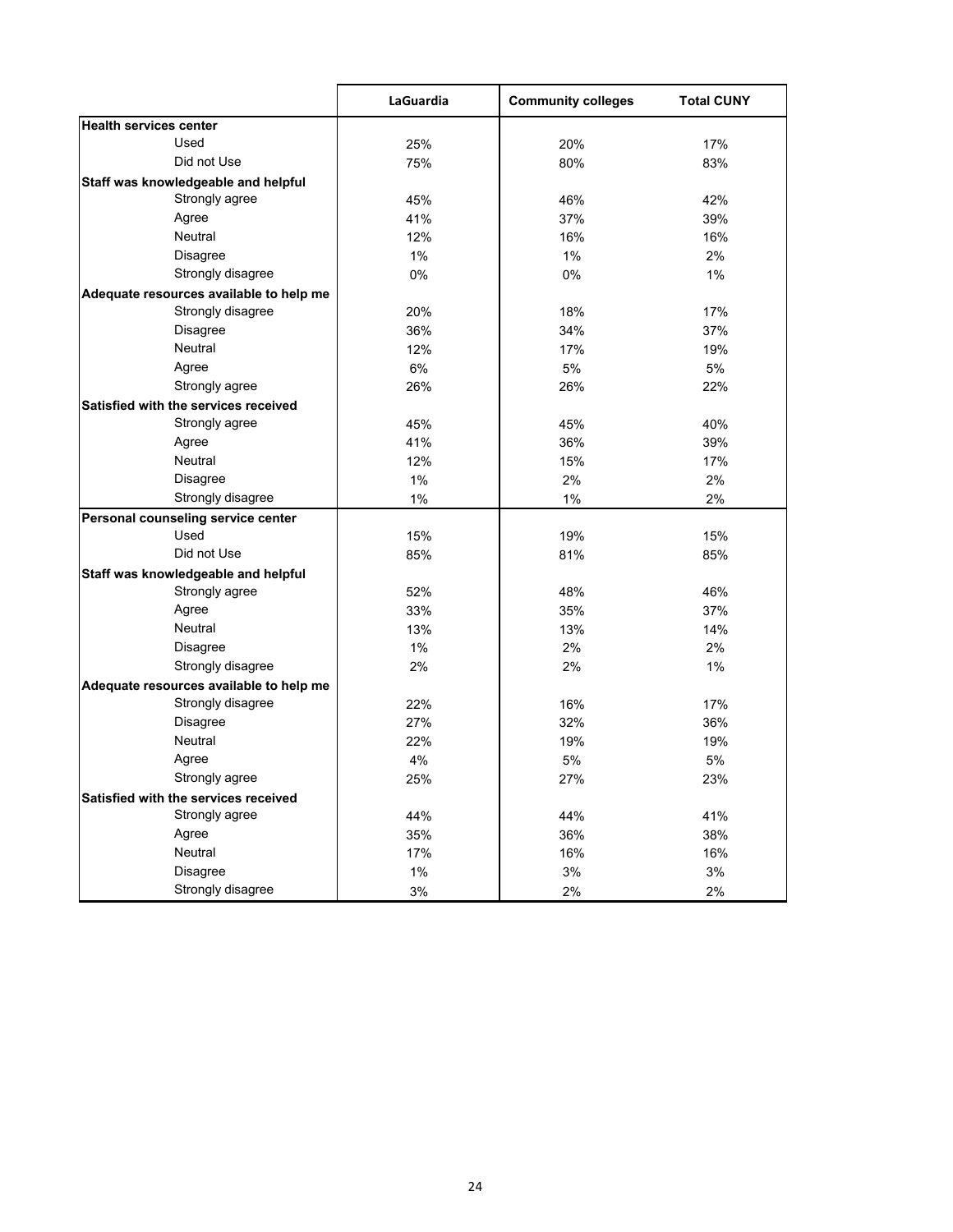|                                                                                        | LaGuardia | <b>Community colleges</b> | <b>Total CUNY</b> |  |
|----------------------------------------------------------------------------------------|-----------|---------------------------|-------------------|--|
| Do you have a diagnosed physical, sensory, neurodevelopmental, mental health, or other |           |                           |                   |  |
| type of disability?                                                                    |           |                           |                   |  |
| Yes                                                                                    | 9%        | 9%                        | 8%                |  |
| No                                                                                     | 81%       | 81%                       | 82%               |  |
| Not sure                                                                               | 5%        | 5%                        | 5%                |  |
| Prefer not to respond                                                                  | 5%        | 5%                        | 5%                |  |
| Have you registered with the Office of                                                 |           |                           |                   |  |
| <b>Accessibility Services on your campus?</b>                                          |           |                           |                   |  |
| Yes                                                                                    | 27%       | 33%                       | 32%               |  |
| No                                                                                     | 73%       | 67%                       | 68%               |  |
| I am satisfied with the services that I received:                                      |           |                           |                   |  |
| Very Satisfied                                                                         | 37%       | 42%                       | 45%               |  |
| Satisfied                                                                              | 43%       | 38%                       | 36%               |  |
| <b>Neither Satisfied Nor</b>                                                           | 12%       | 12%                       | 12%               |  |
| Unsatisfied                                                                            |           |                           |                   |  |
| Unsatisfied                                                                            | 8%        | 5%                        | 5%                |  |
| Very Unsatisfied                                                                       | 0%        | 3%                        | 3%                |  |
| Are you on a student Visa?                                                             |           |                           |                   |  |
| Yes                                                                                    | 7%        | 5%                        | 3%                |  |
| No                                                                                     | 89%       | 92%                       | 94%               |  |
| Prefer not to respond                                                                  | 4%        | 3%                        | 3%                |  |
| Have you used any on-campus services                                                   |           |                           |                   |  |
| for international students?                                                            |           |                           |                   |  |
| No                                                                                     | 38%       | 46%                       | 42%               |  |
| Yes                                                                                    | 62%       | 54%                       | 58%               |  |
| I am satisfied with the services that I received.                                      |           |                           |                   |  |
| Very Satisfied                                                                         | 22%       | 33%                       | 30%               |  |
| Satisfied                                                                              | 43%       | 41%                       | 40%               |  |
| <b>Neither Satisfied Nor</b>                                                           | 25%       | 18%                       | 21%               |  |
| Unsatisfied                                                                            |           |                           |                   |  |
| Unsatisfied                                                                            | 7%        | 5%                        | 5%                |  |
| Very Unsatisfied                                                                       | 3%        | 2%                        | 2%                |  |
| Are you a military veteran or family member of a veteran?                              |           |                           |                   |  |
| Yes                                                                                    | 4%        | 5%                        | 5%                |  |
| No                                                                                     | 93%       | 93%                       | 93%               |  |
| Prefer not to respond                                                                  | 3%        | 2%                        | 2%                |  |
| Used any on-campus services for veterans?                                              |           |                           |                   |  |
| Yes                                                                                    | 28%       | 29%                       | 23%               |  |
| No                                                                                     | 72%       | 71%                       | 77%               |  |
| I am satisfied with the services that I received.                                      |           |                           |                   |  |
| Very Satisfied                                                                         | 54%       | 58%                       | 59%               |  |
| Satisfied                                                                              | 16%       | 27%                       | 26%               |  |
| Neither Satisfied Nor                                                                  |           |                           |                   |  |
| Unsatisfied                                                                            | 0%        | 2%                        | 6%                |  |
| Unsatisfied                                                                            | 21%       | 11%                       | 8%                |  |
| Very Unsatisfied                                                                       | 9%        | 1%                        | 1%                |  |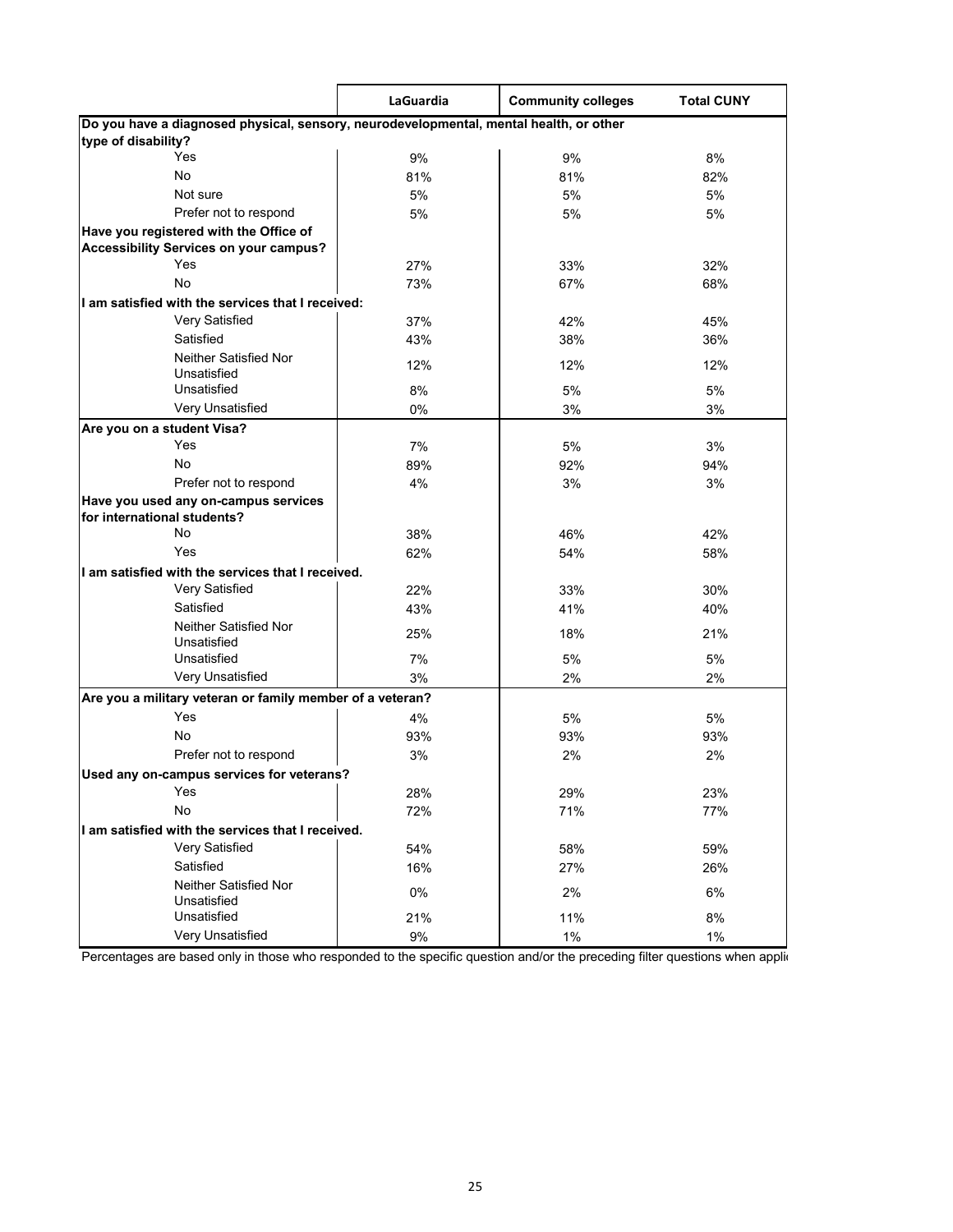## **Campus Facilities**

|                                                                       | LaGuardia | <b>Community colleges</b> | <b>Total CUNY</b> |  |
|-----------------------------------------------------------------------|-----------|---------------------------|-------------------|--|
| Which of the following campus facilities have you used this semester? |           |                           |                   |  |
| Classrooms                                                            |           |                           |                   |  |
| Used                                                                  | 99%       | 98%                       | 97%               |  |
| Did not Use                                                           | 1%        | 2%                        | 3%                |  |
| The facilities were clean and well maintained                         |           |                           |                   |  |
| Strongly agree                                                        | 36%       | 38%                       | 29%               |  |
| Agree                                                                 | 47%       | 44%                       | 47%               |  |
| Neutral                                                               | 12%       | 12%                       | 15%               |  |
| Disagree                                                              | 4%        | 4%                        | 7%                |  |
| Strongly disagree                                                     | 1%        | 1%                        | 2%                |  |
| The facility space was sufficient to meet my needs                    |           |                           |                   |  |
| Strongly agree                                                        | 36%       | 36%                       | 28%               |  |
| Agree                                                                 | 48%       | 46%                       | 49%               |  |
| Neutral                                                               | 12%       | 13%                       | 14%               |  |
| Disagree                                                              | 4%        | 4%                        | 6%                |  |
| Strongly disagree                                                     | 1%        | 1%                        | 2%                |  |
| <b>Athletic facilities</b>                                            |           |                           |                   |  |
| Used                                                                  | 21%       | 22%                       | 24%               |  |
| Did not Use                                                           | 79%       | 78%                       | 76%               |  |
| The facilities were clean and well maintained                         |           |                           |                   |  |
| Strongly agree                                                        | 42%       | 43%                       | 33%               |  |
| Agree                                                                 | 47%       | 42%                       | 45%               |  |
| Neutral                                                               | 7%        | 10%                       | 14%               |  |
| Disagree                                                              | 4%        | 3%                        | 5%                |  |
| Strongly disagree                                                     | 1%        | 1%                        | 2%                |  |
| The facility space was sufficient to meet my needs                    |           |                           |                   |  |
| Strongly agree                                                        | 45%       | 42%                       | 33%               |  |
| Agree                                                                 | 37%       | 41%                       | 43%               |  |
| Neutral                                                               | 10%       | 11%                       | 14%               |  |
| Disagree                                                              | 6%        | 4%                        | 7%                |  |
| Strongly disagree                                                     | 2%        | 2%                        | 3%                |  |
| Cafeteria                                                             |           |                           |                   |  |
| Used                                                                  | 81%       | 73%                       | 71%               |  |
| Did not Use                                                           | 19%       | 27%                       | 29%               |  |
| The facilities were clean and well maintained                         |           |                           |                   |  |
| Strongly agree                                                        | 34%       | 33%                       | 26%               |  |
| Agree                                                                 | 45%       | 43%                       | 45%               |  |
| Neutral                                                               | 15%       | 16%                       | 19%               |  |
| Disagree                                                              | $5\%$     | 7%                        | 8%                |  |
| Strongly disagree                                                     | $1\%$     | 2%                        | 3%                |  |
| The facility space was sufficient to meet my needs                    |           |                           |                   |  |
| Strongly agree                                                        | 34%       | 34%                       | 26%               |  |
| Agree                                                                 | 45%       | 43%                       | 45%               |  |
| Neutral                                                               | 13%       | 15%                       | 16%               |  |
| Disagree                                                              | $6\%$     | 6%                        | 9%                |  |
| Strongly disagree                                                     | $1\%$     | 2%                        | 4%                |  |